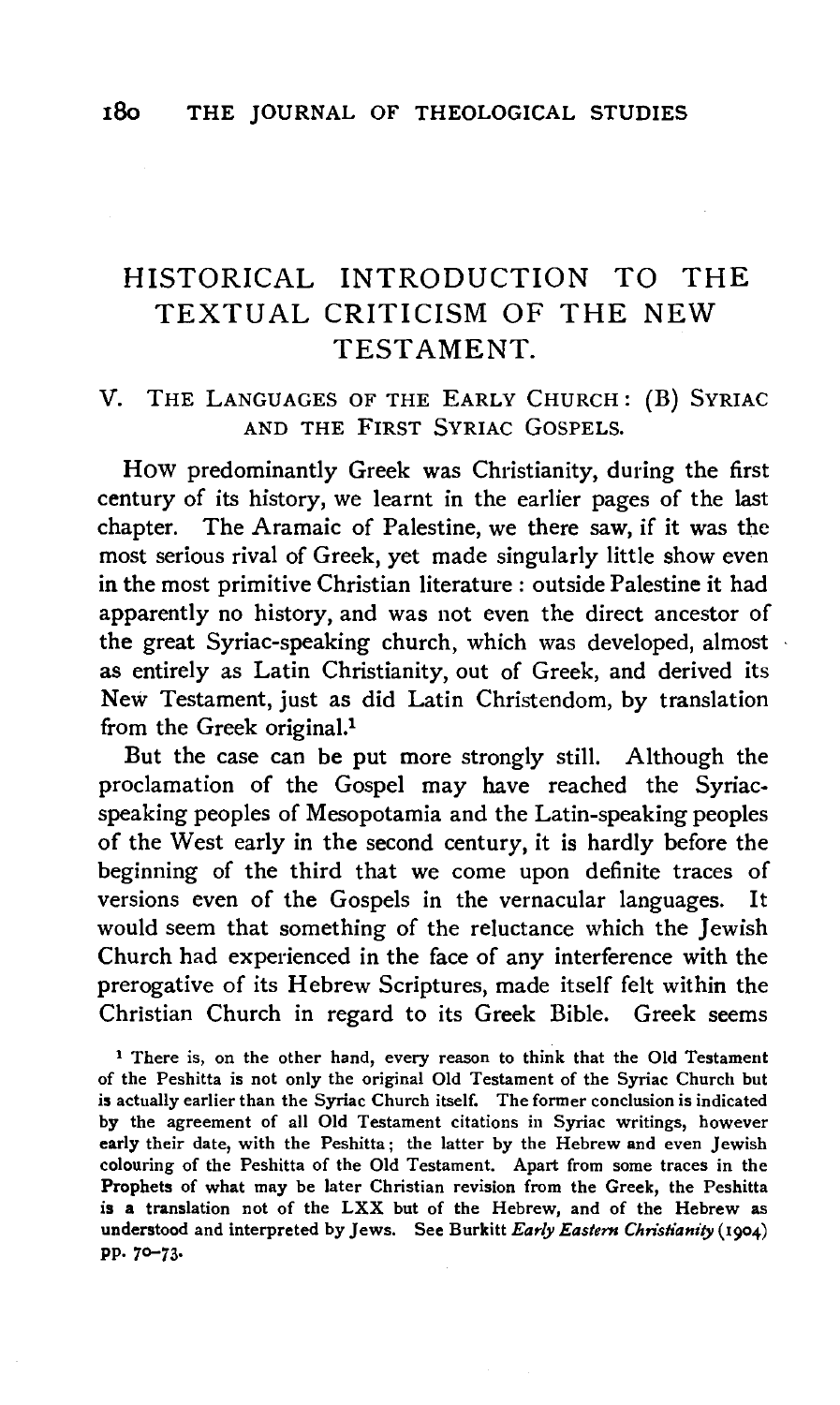#### TEXTUAL CRITICISM OF THE NEW TESTAMENT 181

in fact to have remained the organ of worship, and therefore of the public and official reading of the Scriptures, even in communities where the majority of the members must have carried on their daily mutual intercourse in other tongues. Greek was the ancestral language of the Christian propaganda, the language in which Rome in the West and Edessa in the East had received the faith from Syria or Asia Minor: and the conservatism with which men naturally cherish their religious inheritance would defer as long as possible the change which ultimately was seen to be inevitable, when the liturgy came to be offered, and the sacred books to be read, no longer in Greek but in the vernacular Latin or Syriac. And if we want any further specific explanation of what is after all a very natural feature in the Christian life of the second century, we may find another and probably not less potent cause for the continued adherence of the outlying churches to the Greek language, in the consideration that Greek alone provided the means of common intercourse between all the families of the Christian Society. At no period perhaps of Christian history has sustained interchange of counsel and experience been more strongly felt as a theoretical need, and more fully worked out as a practical policy, than in the second half of the second century. When Polycarp of Smyrna visited Anicetus of Rome, to confer with him about the Easter difficulty which divided the Roman and the Asian churches ; when Hegesippus the Palestinian made it his business to 'mix with numerous bishops' and communities -among them are specially named those of Rome and Corinthand found the same scriptural teaching 'in every episcopal succession and in every city'; when Abercius of Hieropolis in Phrygia travelled as far as Rome in the West and as far as Nisibis in the East, and was everywhere accompanied by the same faith, the same sacraments, and the same scriptures ; when Melito of Sardis 'went up to the East and reached the scene where our religion was wrought and taught'<sup>1</sup>: it was through a common use, on the part of both hosts and guests, of the mother tongue of Christendom, that such conferences could be held or their results recorded. Similarly if a Christian writer

<sup>1</sup> Polycarp in Iren. *Ep. ad Vict. Rom.* ap. Eus. *H. E.* v 24 : Hegesippus and Melito in Eus.  $H.E.$  iv 22 and 26: for Abercius see Lightfoot's *Ignatius* i 476-485.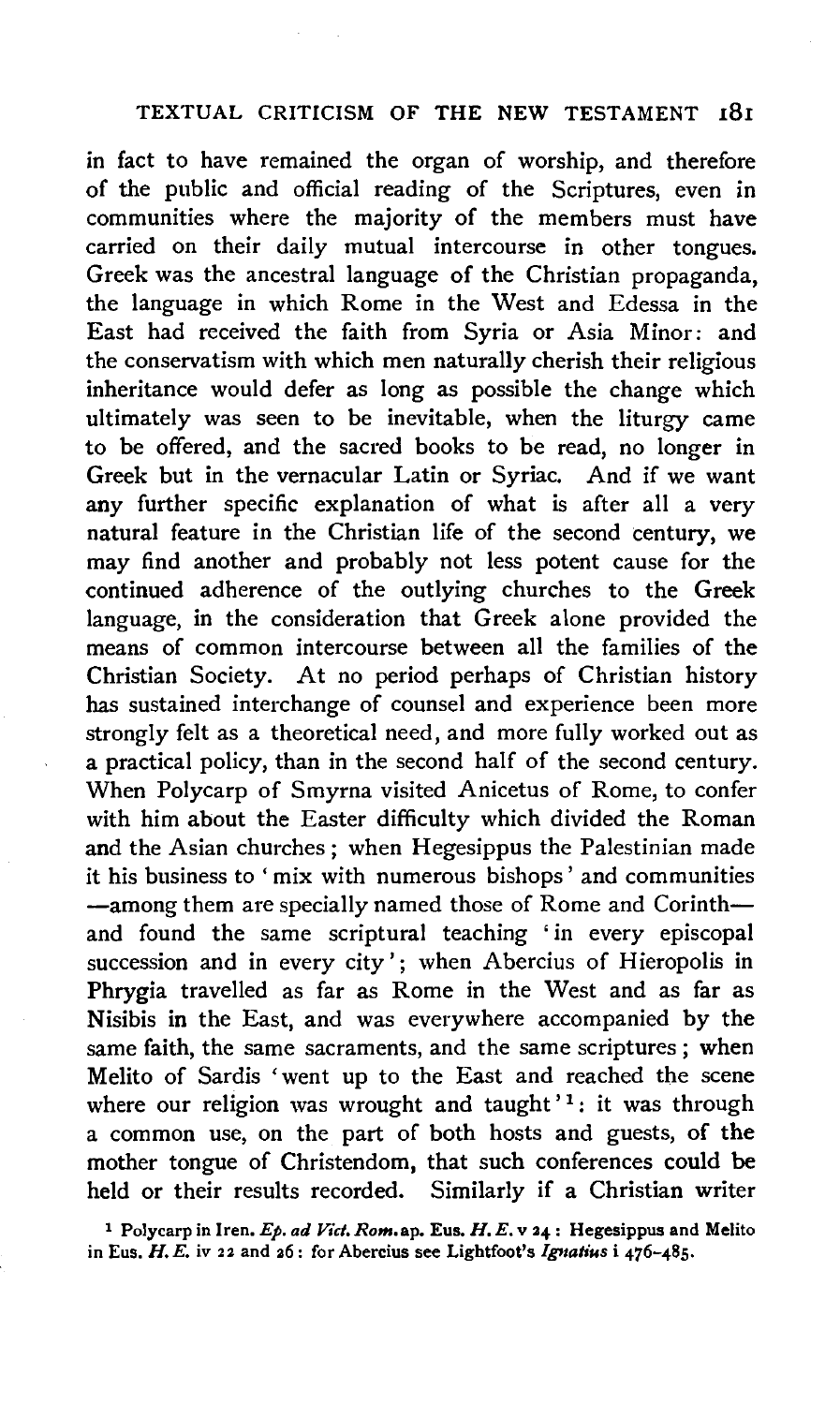of the same period, wherever his own home or whatever his native language, wished to address himself to the theological public at large, it was only through a Greek medium that he could reach them : the educated Christian understood Greek everywhere, and Irenaeus and Hippolytus composed their treatises for his benefit. Even the creator of Latin Christian literature, Tertullian himself, was practised Greek scholar enough to write on occasion in that language : the *de Baptismo* and *de* · *Spectaculis* were published in Greek as well as in Latin, the lost books *de Ecstasi* in Greek only. On the other hand the uneducated Christian was probably as a rule unable to read at all, and his needs for a generation or two may well have been satisfied by an oral interpretation into the vernacular, such as the Jewish Church of Palestine had provided for its Aramaicspeaking population in the time of Christ.

With this conception of the facts it entirely agrees that the first Syriac Gospel should have been not official and perhaps not even orthodox: Tatian's *Diatessaron* or 'Harmony of the Four' was, as we shall see (p. 199), earlier than any version of the separate Gospels.

But if the rendering of the New Testament into even the primary non-Greek languages of the ancient world, Latin and Syriac, was effected so reluctantly and so late, it seems at first sight to follow that the value of Greek evidence for the text of the New Testament is proportionately enhanced in value and the evidence of the versions proportionately depreciated.

And in fact the most eminent editors of the Greek Testament, from the beginning of the sixteenth century to the beginning of the twentieth, have practically built their text on Greek evidence alone. At first indeed it could hardly have been otherwise: what the scholars of the Renaissance recovered for Western Europe was naturally the Greek New Testament as found in Greek MSS and kept in living use by the Greek Church. No editor before Bishop Fell (1675) mentioned the versions on his title-page: no scholar before Richard Simon (169o) devoted to them a separate and special enquiry.<sup>1</sup> Bentley (1720), among <sup>1</sup> Fell *'Accesserunt ... <i>variantes lectiones ex plus* 100 *MSS codicibus et antiquis* 

versionibus collectae': Simon *Histoire critique des versions du Nouveau Testament*. For fuller details I may refer to my article 'New Testament, Text of,' in Murray's *Concise Bible Dictionary* pp. 589 ff.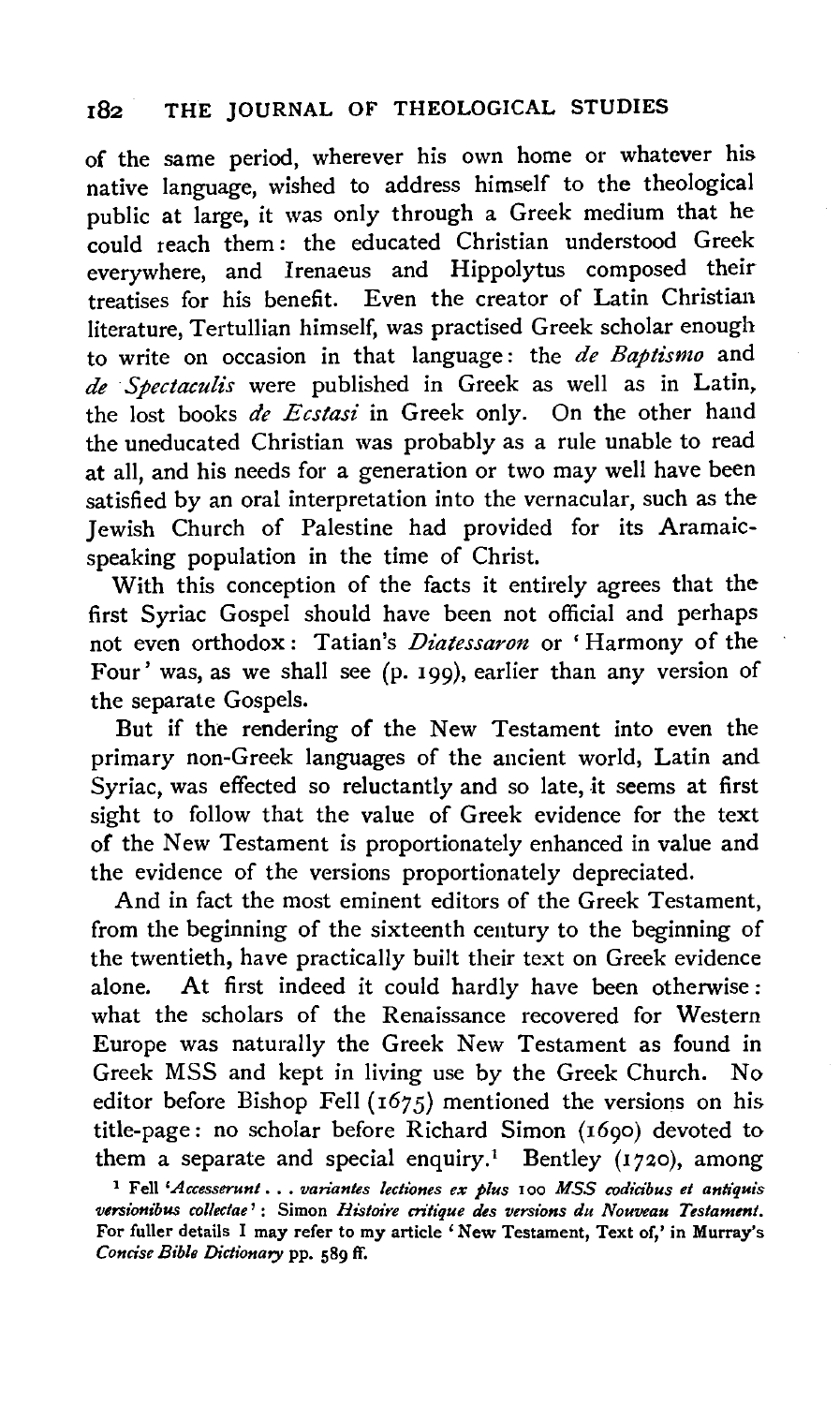### TEXTUAL CRITICISM OF THE NEW TESTAMENT  $18<sub>3</sub>$

older critics, was the one to set most store on the evidence of a version : for he claimed that it was possible to restore the original text by a comparison of the Greek of Origen and the Latin of St Jerome, and that between these two the agreement would be found to be so close that ' there will scarce be two hundred places' where they would differ, and where therefore the true reading could be in doubt. Bentley's plan of a parailel Greek and Latin text-the Latin being still that of St Jerome's Vulgate-was carried into effect by Lachmann  $(1842-1850)$ , though Lachmann no longer claimed that the result was the original text of the apostles, but only the earliest ascertainable text, that of the fourth century. Since Lachmann, however, editors have been dazzled by the glamour of the discovery of the two great Greek MSS, and have been in consequence too much occupied in debating the relative merits of the earlier and later Greek evidence to pay much real attention to the versions. N was first known, B was first accurately known, in the sixties of the last century. Tischendorf<sup>1</sup> was specially concerned to maintain the superior merits of  $\aleph$ , his own discovery: Hort (1881) was the prophet of codex B.2 Of von Soden's great undertaking only volume I (Prolegomena pp. 1-1648) has yet appeared : but the fundamental principles on which in effect he sets aside the earliest versions are already sketched.<sup>3</sup>

Of the first of these three great critics not much need here be said. Tischendorf's text is, in my own opinion, right in many places where the text of Hort is wrong: but it is right, as it were, rather because a sort of divining instinct, the result of his long acquaintance with his material, led him to the truth, than because he had really, at least in the sense that Hort and von Soden have done, argued out his principles.

Hort was the last and perhaps the ablest of a long line of editors of the Greek Testament, commencing in the eighteenth century, who very tentatively at first, but quite ruthlessly in the

<sup>1</sup> Novum Testamentum Graece ad antiquissimos testes denuo recensuit, apparatum *criticum omni studio perfectum apposuit, commentationem isagogicam praetexuit*  Constantinus Tischendorf: editio octava critica maior, 1864-1872 (prolegomena by Gregory 1884-1894).

<sup>2</sup> The New Testament in the original Greek: the text revised by B. F. Westcott and F. J. A. Hort (vol. i text, vol. ii [by Hort] introduction and appendix), 1881.

s See below p. 186.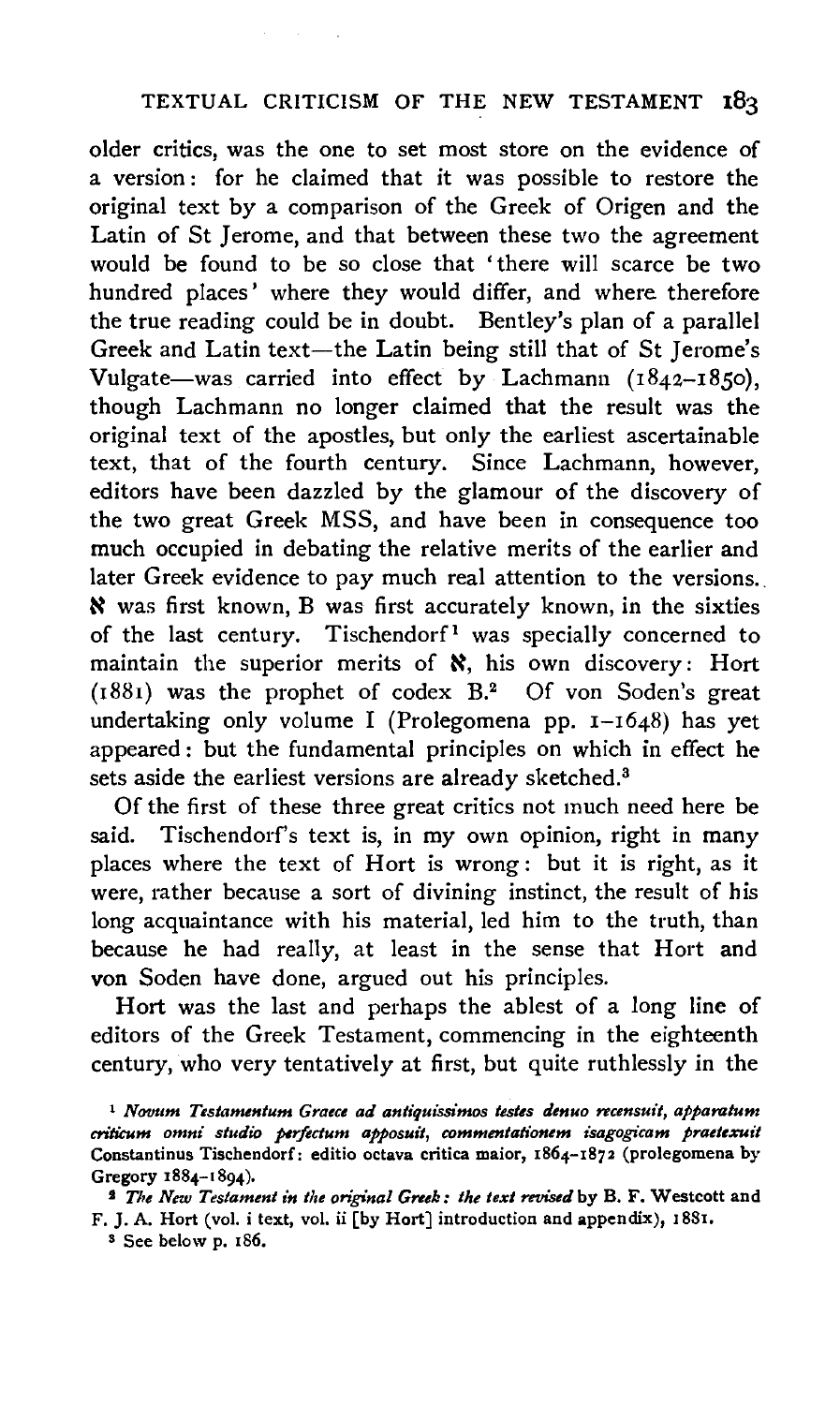end, threw over the later in favour of the earlier Greek MSS : and that issue will never have to be tried again. In Hort's hands this preference for the earlier MSS was pushed to its most extreme form, and came to mean an almost exclusive reliance on the two earliest of all,  $B$  and  $N$ . Where internal evidence was clear, the results were almost uniformly favourable (so he argued) to  $\aleph$  B, and, if these differed from one another, to B: the presumption drawn from these clearer cases might then be legitimately extended to those perhaps more numerous instances where internal evidence, taken alone, spoke with an uncertain sound. Once more it is not likely that posterity will disown either the method on which Hort worked or up to a certain point his conclusions: B, as it is the oldest, so it is also the most valuable of our Greek MSS. But while we follow Hort so far, we cannot help feeling that his attack and defence is primarily concerned-so strong was still the *praeiudicium* in favour of the Received Text-with the issue as between B and the *Receptus,*  and not with the further issue as between B and the so-called 'Western' authorities, Greek, Latin, and Syriac. This is the real problem before the textual critics of our generation : thirty years ago it was hardly yet mature. Even the material was not so full then as it is to-day : the Sinai Syriac Gospels, for instance, were still unknown.<sup>1</sup> Nevertheless, we owe to the insight of Hort some most important preliminary steps, which have cleared the ground in relation to the 'Western' text and made further advance possible. In the classification of documents he identified, by means of the evidence of St Cyprian, the first stratum of the Old Latin version in the 'African' MSS *k* and *e.* In the construction of the text he went beyond any previous editor by following, in certain striking cases, the sole authority of 'Western' witnesses. It is true that these cases are limited to the last three chapters of St Luke, that in all of them the' Western' text gives a shorter reading than the rest, and that the omitted words, though their genuineness is given up, are still retained within

<sup>1</sup> Prof. Burkitt has pointed out *(Encyclopaedia Biblica* iv 4990 n. 3) that Hort's most decisive instance of the excellence of 'subsingular' readings of B, the various references to the cock-crowing in St Mark's account of Peter's denials (xiv 30, 68, 72 : *Introduction* § 323), now turns out to be exactly reproduced in the Sinai Syriac.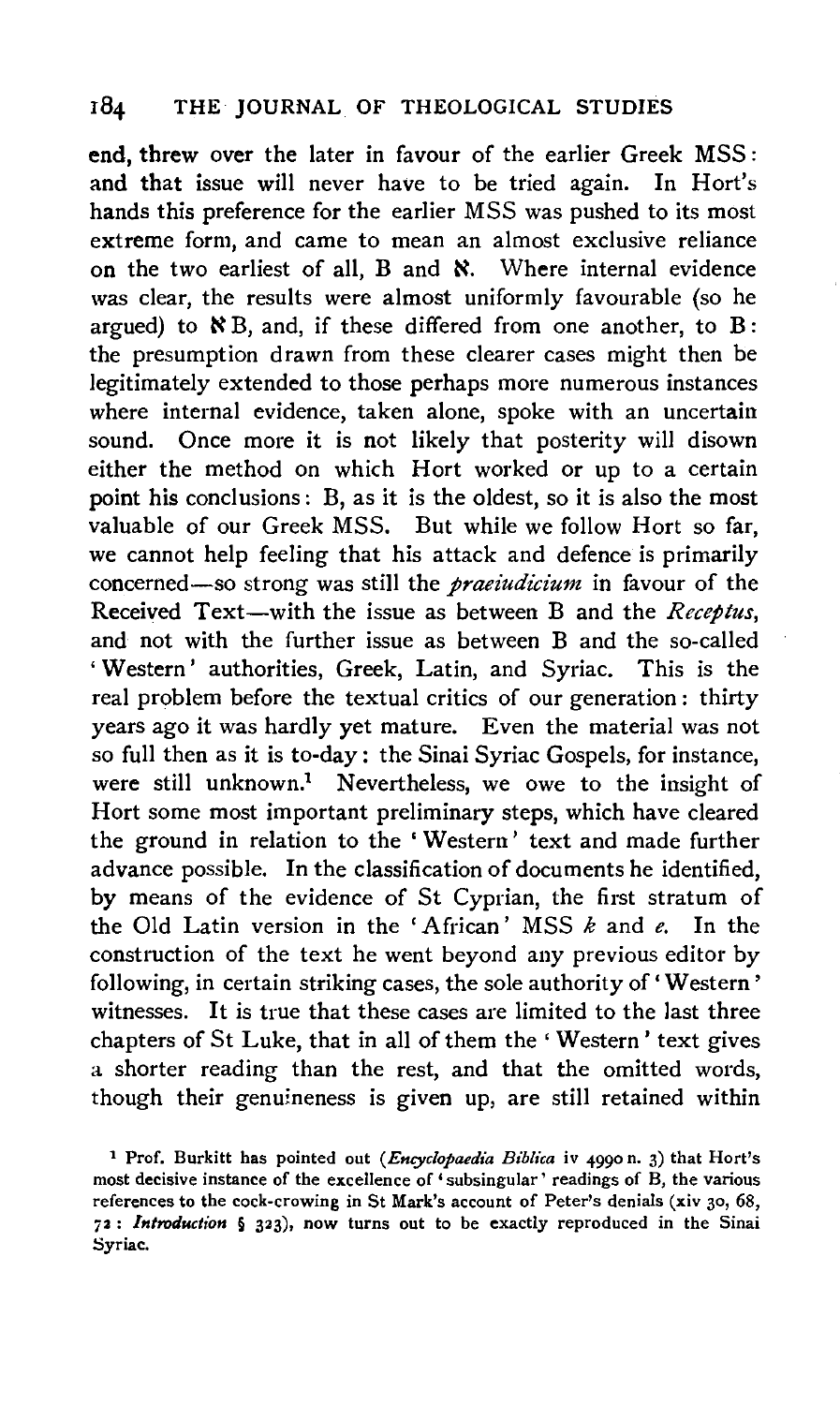# TEXTUAL CRITICISM OF THE NEW TESTAMENT 185

double brackets in Westcott and Hort's printed text.<sup>1</sup> It is true also that one Greek MS, the codex Bezae, is found among the authorities which omit ; and perhaps Hort would not have deferred even in these instances to Western authority, if the Latin MSS had not found some Greek support, for we have already seen that he would rather postulate a primitive corruption than admit that the true text of Apoc. iii I, *7* had been preserved in a Latin father alone. $2$  To Hort in fact D ranks as a primary witness ; the Old Latin and the Old Syriac do not, but are called in only to bear testimony to one or other of two variants in the Greek. But D, however valuable in company with other witnesses, has far too large a personal equation to be a safe guide by itself: and if Hort regarded D as the most representative (because the chief Greek) Western witness, it is perhaps hardly wonderful that he concluded 'bold licence of treatment' 'paraphrase' and 'readiness to adopt extraneous matter' to be the characteristics of the Western text. Yet the reader may be reminded that in the last preceding article of this series we had occasion to discuss five *variae lectiones* in the Gospels where the Western witnesses gave what was apparently the truest but in any case the shortest reading.3

Those who view, as we have been trying to do, the problem of the New Testament text from a historical and chronological standpoint, cannot fail to be conscious of the gap between the end of the second century-behind which date we have admitted that the evidence of the versions does not carry us—and the beginning of the fourth, the earliest date assigned to the MS on which Hort's text is based: and of course Hort himself admits, and it was even then undeniable, that 'the most widely spread text of Ante-Nicene times' was the Western. The discovery, since Hort wrote, of a papyrus leaf containing most of the first

<sup>1</sup> These 'Western Non-Interpolations'--to adopt the rather cumbrous phrase · by which Hort means to indicate that all other texts are interpolated and that the Western alone is free from interpolation-are the following: Luc. xxii 19b 20; xxiv  $3 b$ ;  $6 a$ ;  $12$ ;  $36 b$ ;  $40$ ;  $51 b$ ;  $52 b$ : the authorities which omit are D and the five Old Latin MSS *a b e ff l* (besides *i* in the only one of the eight passages where it is extant), supported sometimes by the Old Syriac and once (xxiv  $51 b$ ) by the first hand of  $\aleph$ .

<sup>2</sup> J. T. S. x (April 1909) pp. 373, 374-<br><sup>3</sup> Luc. xii 14, xvii 29, xix 38: Marc. xi 9, 10: Jo. xii 13. Only in Luc. xii 14 did D give the short reading.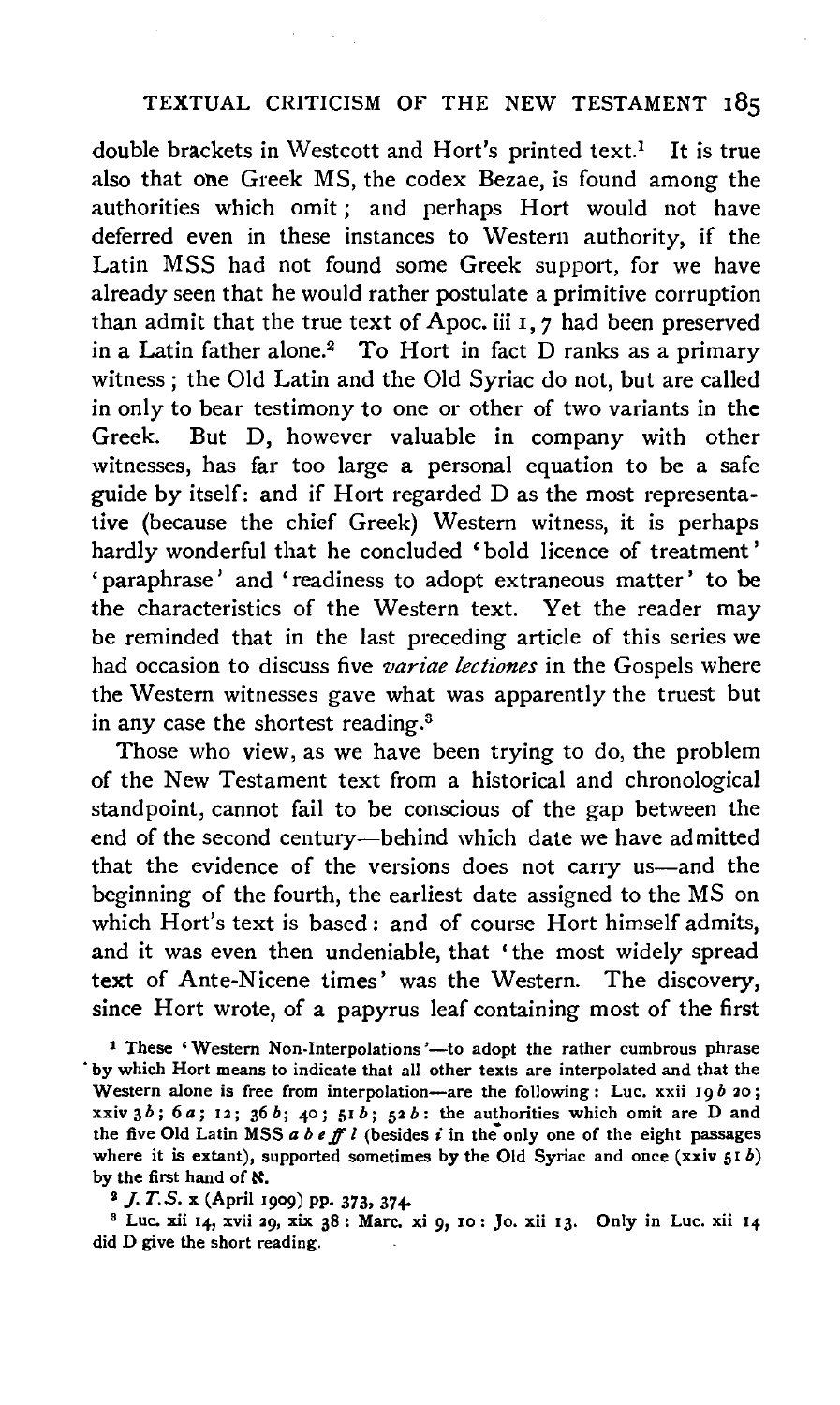chapter of St Matthew in a text closely agreeing, even in spelling of proper names, with the text of  $B<sub>i</sub><sup>1</sup>$  may be fairly held to carry back the whole B text of the Gospels into the third century. But against this must be set the defection of the two earliest witnesses—the only version, in fact, and the only father, earlier than Origen-whose support he claimed. The version of Lower or Northern Egypt, called Memphitic or Coptic or Bohairic in the nomenclature of different scholars, is the version that ' can be pronounced' most 'extensively non-Western' (§ 177): and the greater part of it 'cannot well be later than the second century' (§ 120). Recent research, however, tends to bring this version down to the time of Cyril of Alexandria (with whose text it rather closely agrees), if not indeed later still.<sup>2</sup> Again, Clement of Alexandria is the only writer earlier than Origen to whom Hort can appeal to shew that 'many non-Western readings . . . were in existence by the end of the second century'  $(6 \t{160})$ . But the careful examination of Clement's Biblical text by Mr Barnard, together with the illuminating summary of results prefixed to it by Prof. Burkitt, has taught us that Clement's 'many non-Western readings' are a vanishing quantity, and that his real affinities are rather with the Old Latin and the Old Syriac.3

It is tolerably clear then that if the exclusive credit of the Greek MSS is to be saved, and the older versions and fathers are to be still refused rank as primary witnesses to the text, some further explanation of obvious *prima facie* difficulties must be given : and this is exactly what Freiherr von Soden 4 has attempted to do. Von Soden rules out the unsupported testimony of the Old Latin and Old Syriac as remorselessly as Hort himself: he approaches his subject from the side of the Greek MSS more

<sup>1</sup> Grenfell and Hunt *Oxyrhynchus Papyri* i [1898] p. 4.<br><sup>2</sup> See especially the article by the Italian scholar, Prof. Guidi, in the Göttingen *Nachrichten der K. Gesellschaft der Wissenschaflen,* 1889.

s *The Biblical Text of Clement of Alexandria in the Four Gospels and the Acts,* by P. M. Barnard, with Introduction by F. C. Burkitt : Cambridge 'Texts and Studies' v 5, 1899.

Die Schriften des Neuen Testaments in ihrer ältesten erreichbaren Textgestalt, *hergestellt auf Grund ihrer Textgeschichte* von Dr Theol. Hermann Freiherr von Soden. Berlin: I i (1902), ii (r9o6), iii (1907). In describing von Soden's position I have derived much assistance from Mr Valentine-Richards's brief but clear sketch, *Cambridge Biblical Essays* (1909) pp. 535-539·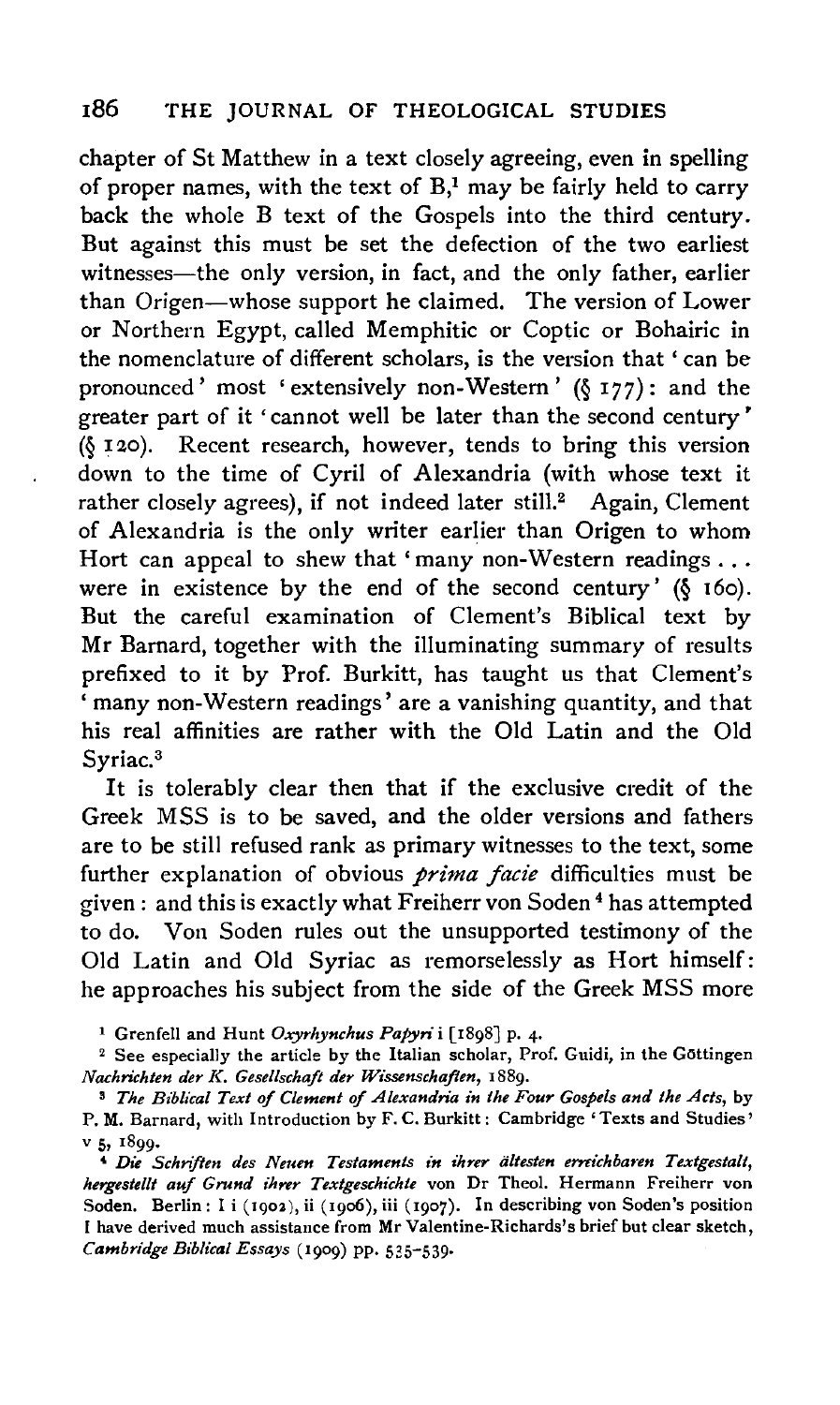exclusively than even Hort, or Tischendorf, or any other of the nineteenth-century editors: but he sees that the inconvenient evidence of the versions has to be explained somehow, and, unsatisfactory as his explanation is, it at least recognizes the existence of the difficulty.

In von Soden's terminology the 'Western' text disappears entirely. Following out the scanty indications contained in St Jerome, he first looks for the recensions carried out by Hesychius at Alexandria and by Lucian at Antioch. The latter he finds in the ' Syrian revision' of Hort ; and as this became ultimately the Received Text, he labels it K for Kourn. So far he agrees with previous editors : and though from this point he separates himself from Hort's notation, it is possible that he will find some support for his further view that our specially Egyptian witnesses, from the end of the third century onwards,  $\overline{B}$  and  $\overline{N}$ included, represent the otherwise unknown recension of Hesychius (H for 'Hov'xios). But Jerome also speaks of the 'codices Adamantii ', MSS preserving the New Testament text of Origen, as those which he himself elected to follow ; and it can scarcely be doubted that it was in the library of Caesarea, where the traditions of Origen were maintained by Pamphilus and Eusebius, that he saw and used the *codices* in question. A third form of text therefore emerges in Palestine (I for ' $I_{\epsilon\rho\rho\sigma\sigma\delta\lambda\nu\mu a}$ ); and though we have no such direct evidence for it in our extant Greek MSS as we have for the other two, we have a number of clues to its character in the repeated agreements of the Old Latin and Old Syriac, the bilingual codex Bezae, and the two Greek families headed respectively by the cursives I and 13 (the Ferrar Group). So far this text would appear to be our old friend the ' Western ' text under another name : but as it is an essential part of the theory that the 1-text owes its existence to the labours of Origen and his followers, and is therefore posterior to the Old Latin and probably to the Old Syriac, it follows that readings to which only these versions testify can have had no place in it.

I and H and K are therefore three independent editions of the text, all made by about the year 300 A.D.: 1-H-K, on the other hand, is the fundamental text, which, by comparison of these three editions, can be restored as the original basis of all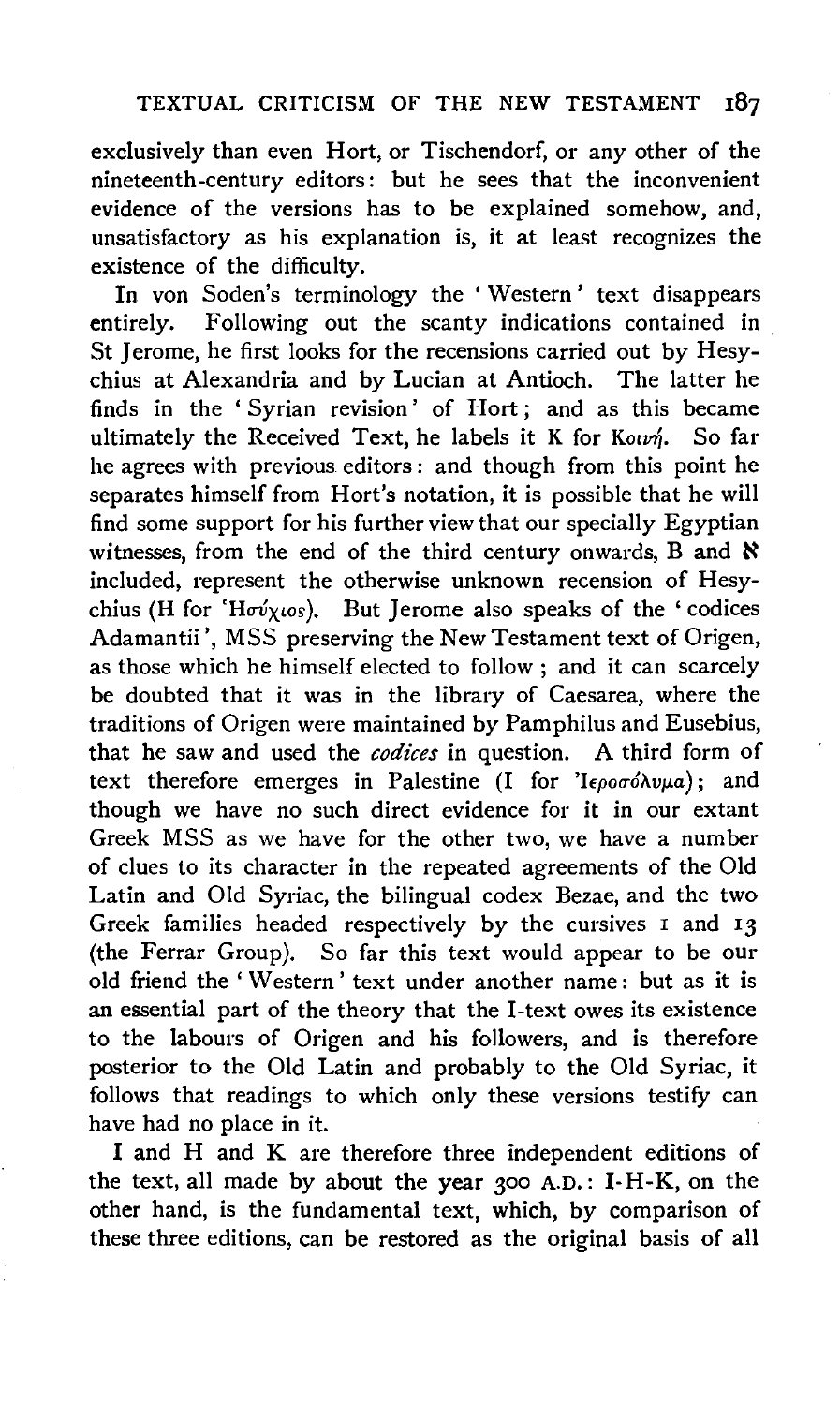of them ; and this common basis cannot of course be later than the third century and may well be earlier.

But the evidence of the most ancient versions is not always in agreement with this resultant 1-H-K text: and it might be natural therefore to suppose that by comparison of 1-H-K with the Old Latin and Old Syriac we could mount to a still higher stage in an 1-H-K-L-S text. Only that would mean the admission of non-Greek evidence, and this von Soden is as determined as Hort to exclude from final consideration. His escape from the dilemma is ingenious : but on this side at least of the Channel he has found few to follow him, and the evidence of history, broadly considered, appears to be fatal to his theory. Tatian is the name by which he conjures away all opposing forces: the influence of the Diatessaron, according to him, accounts for practically every reading in the Gospels where versions or fathers older than Origen venture to differ from the 1-H-K text. But the Diatessaron is known to us in history through its connexion with the Syriac Church: and it is of the origin and early progress of Syriac Christianity that we have in this chapter to speak.

The conquests of Alexander had reached eastwards as far as the Indus, and a veneer of Hellenism was thereby spread over the whole of Western and West-Central Asia. But beyond the Euphrates Greek influences were not given time to penetrate very deep below the surface : as early as the middle of the third century B.C. the conterminous kingdoms of the Seleucidaewhose dominions had included Mesopotamia, Assyria, and Persia -and of the Bactrians-who represented Greek civilization in Afghanistan, Turkestan, and the Punjab-began to be pushed apart from one another by the successful revolt of the Parthians. Before the Christian era, the Parthian empire had acquired the whole ground from the Euphrates to the Hindu Kush, and had confronted on equal terms the advancing empire of the Romans. Mesopotamia (the country, that is, between the Euphrates on the west and the Tigris on the east), and the mountainous kingdom of Armenia to the north of it, formed during several centuries the debateable ground between the two empires, and belonged to the sphere of influence now of the one, now of the other. In the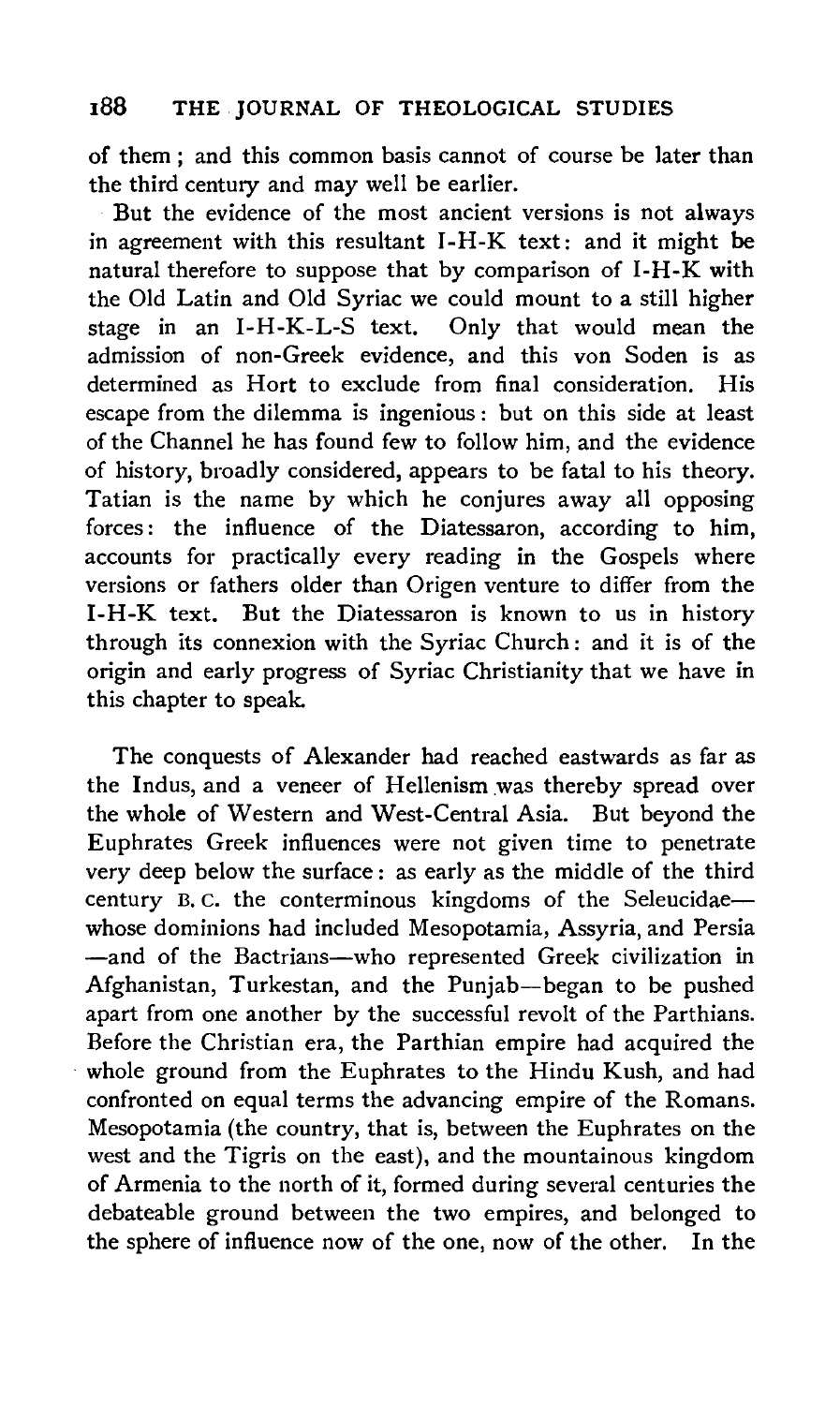second century A. D. the Romans gradually obtained a definite footing beyond the Euphrates, where that river makes an immense half-circle as it first approaches, and then recedes from, Antioch and the Mediterranean. Within this arc were situated Carrhae, the scene of Crassus's defeat by the Parthians in *53* B. c., Edessa, the capital of the first Christian State, and Nisibis, the great frontier fortress which marked the limit of the eastern travels of . Abercius of Hieropolis.1 The substitution of Persian for Parthian rule in A. D. 226 seemed for some time to make little difference in the situation ; and indeed the results of the conquests of Diocletian and Galerius at the end of the third century represent the high-water mark of Roman advance. But in the fourth century the Persian State gradually re-asserted its power, and began to press the Roman boundaries steadily backwards till in 363 Mesopotamia was divided between the two empires, Nisibis becoming Persian while Edessa remained Roman.

The dominating movement of early Christianity had been towards the West: Antioch, Ephesus, Rome, these were the successive head-quarters of the Apostles and centres of evangelization. St Paul would not have admitted a racial or geographical any more than a social limit to the preaching of Christianity : slaves equally with freemen, barbarian and Scythian as well as Jew and Greek, were to share of right in the good news of the Gospel.<sup>2</sup> But in his own practice the ideal which he set himself to translate into fact was rather the proclamation of the Gospel message from one end of the Roman dominions to the other, from Jerusalem to Spain: and the direction which the Apostle of the Gentiles thus gave to the first Christian missions anticipated, if it did not rather itself go far to fix, the course of Christian history. Yet Jewries of no less importance lay on other sides of Palestine. Alexandria did indeed enter, though at a relatively late moment, into the main current of Church life. But beyond the eastern limits of the empire, Josephus tells us that across the Euphrates there had been since the Captivity and were still in his own day 'countless myriads' of Jews, 'exceeding all reckoning '.3 Of especial importance would be the settlements in the great towns of Babylon on the lower Euphrates, and

 $1$  See above p.  $181$ .  $2$  Col. iii 11.

<sup>3</sup> Josephus *Antiquitates* XI v 2.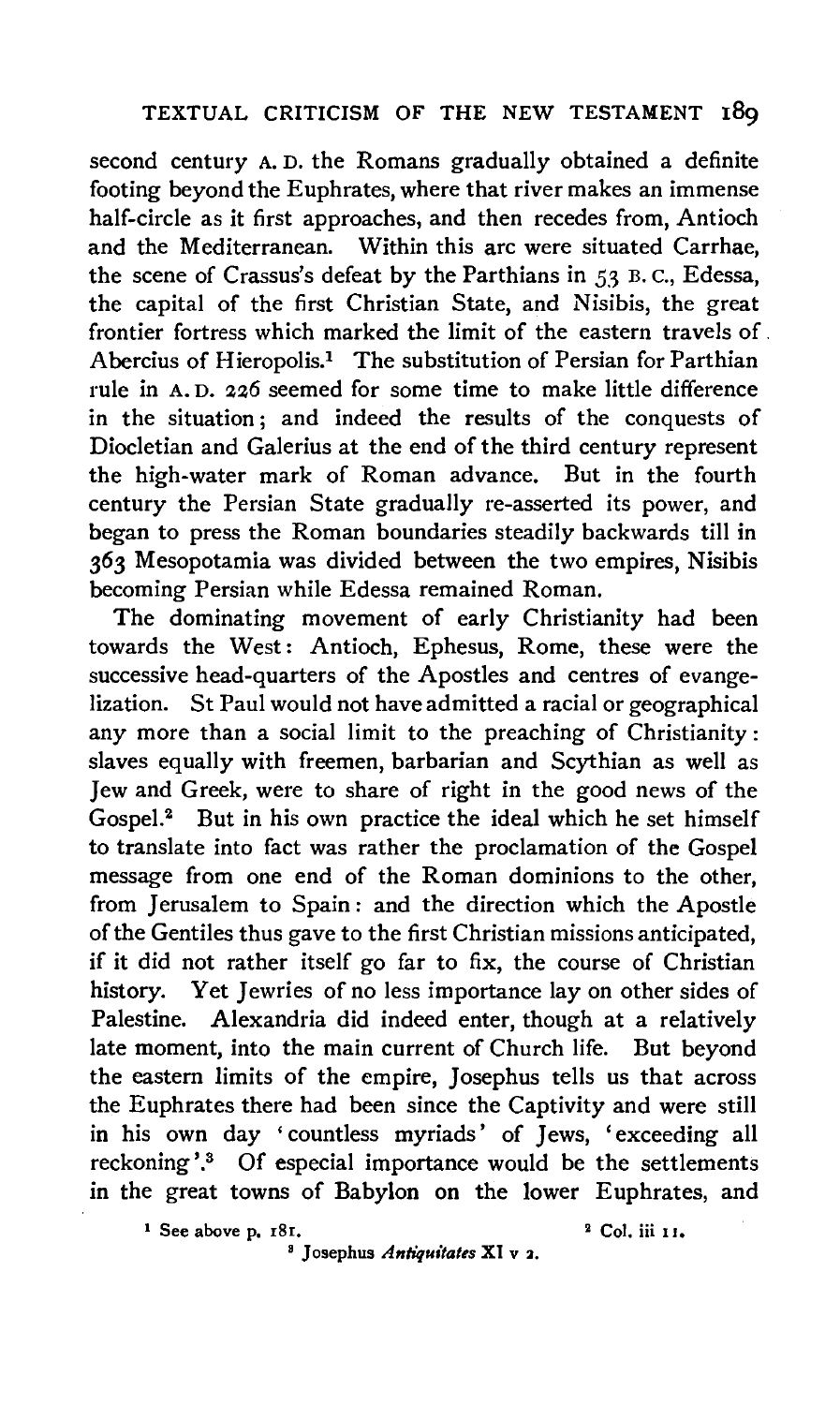Seleucia-Ctesiphon on the lower Tigris. That some of the Apostles of the Circumcision should have turned their steps thitherwards was almost inevitable : and tradition connects the names of Thomas, Thaddaeus, and Simon the Cananaean, with India, Parthia, or Mesopotamia. The Greek legends indeed of the preaching of Simon among the Parthians and at Babylon are too vague or too late to secure credit: but the Syriac *Acts of :Judas Thomas,* which place the labours and martyrdom of the apostle in India, and the Syriac *Teaching of Addai* which connects the same Judas Thomas, as well as Thaddaeus, with the church of Edessa, are both of them documents of the third century. For St Thomas in Parthia there is also Greek authority in Eusebius  $(H, E, \text{iii})$ , and it is probable that the authority is not merely that of the historian, but that the quotation from Origen extends back over the whole enumeration of the missionary spheres of the chief apostles.<sup>1</sup>

It will be noted that the further east we go, the weaker the testimony. For India we have only the Acts of Thomas: and though these have at least one point of contact with real history in the name of king Gundaphorus, they are highly coloured by Encratite Gnosticism. But Syriac Gnosticism of the school, for instance, of Bardesanes of Edessa was in close touch with oriental influences, and it is possible that the Indian setting of the story was borrowed wholesale from a Buddhist model.<sup>2</sup> For Parthia the evidence is somewhat stronger : yet, whatever degree of truth may underlie the' tradition' cited by Origen (or Eusebius), it is certain that we cannot point to any known evidence of the continuous existence of a Christian Church under the Parthians: and indeed, a century of Persian domination elapses before the first traces emerge of Christian organization or Christian literature. At the council of Nicaea, one bishop, 'John of Persia', was present from those regions: the *Homilies* of Aphraates, 'the

<sup>1</sup> θωμας μέν, ώς ή παράδοσις περιέχει, την Παρθίαν είληχεν [then follows information about Andrew, John, Peter, and Paul]. Tavra 'Ωριγένει κατά λέξιν έν τρίτφ τόμφ Tων είς τΗΝ ΓέΝΕCIN έΣΗΓΗΤΙΚώΝ είρηται. The Latin of Rufinus inserts 'Matthaeus Aethiopiam, Bartholomaeus lndiam citeriorem '. [Add for St Thomas in Parthia the *Clementine Recognitions* ix 29, and Cotelier's note *ad loc.*]

2 So von Gutschmid *Die Konigsnamen in den apocryphen Apostelgeschichten,*  Rheinisches Museum für Philologie, N. F. xix 161; followed by Lipsius 'Acts of Apostles (Apocryphal)' in the *Dictionary of Christian Biography* i 23.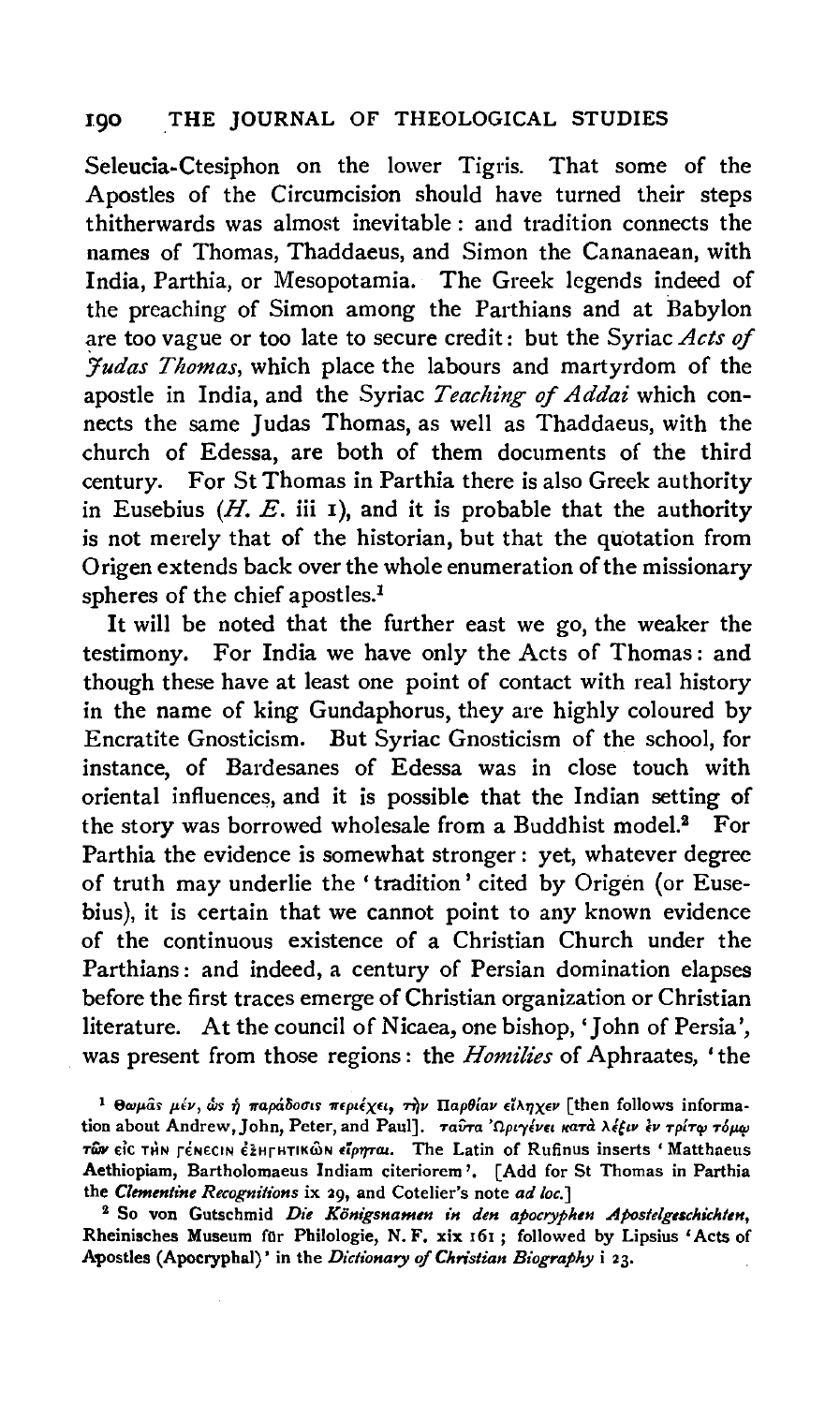Persian sage', are dated A. D. *337-345:* and the great persecution under Sapor belongs to the years immediately following.

It is rather to a tiny kingdom situate between Roman and Parthian territory, and under Roman rather than Parthian protection, that we must look for the first origin and developement of a native Syrian Church: Edessa is, in fact, far nearer to Antioch than to either Babylon on the south-east or Jerusalem on the south-west. The *Teaching of Addai* recounts how the Abgar of that day—the title was borne by most of the successive kinglets of Edessa-wrote to Jesus' the Good Saviour' at Jerusalem to beg Him to come and exercise His powers of healing on himself. Our Lord in answer promised that after His Ascension one of the disciples should be sent: and in due course Judas Thomas charged Addai [i.e. Thaddaeus] the Apostle, one of the Seventy, with the mission. By the cures and preaching of Thaddaeus the king and his subjects were converted to the faith. The story was translated in part for the *Church History* of Eusebius: but of the story as first current the extant Syriac appears to be an expanded form, just as also the Spanish lady-pilgrim Eucheria when she visited Edessa at a later date received there a copy of the Acts on a more circumstantial scale than what she had been familiar with at home.<sup>1</sup>

The conversion of the Edessene State is of course antedated in the tradition, perhaps by as much as a century and a half: but soon after A. D. 200, at any rate, the Abgar was Christian, and the commencements of evangelization must therefore go some way back into the preceding century. A basis of fact is all the more likely to underlie the statement of the *Teaching*  that Palut, third bishop of Edessa, sought for consecration at the hands of Serapion of Antioch, because it is irreconcileable as it stands with the legend of apostolic foundation : if the bishop consecrated about A.D. 200 was only the third, the first cannot be brought into direct relation with the apostles. Serapion in turn, we are told, had been ordained by Zephyrinus of Rome, while the

<sup>1</sup> Eus. *H. E.* i 13 *ad fin. εκ της Σύρων μεταβληθέντα φωνης* : *S. Silviae Peregrinatio* in Geyer's Itinera Hierosolymitana (Vienna *Corpus S. E. L.* xxxix p. 64) 'et licet in patria exemplaria ipsarum haberem, tamen gratius mihi visum est ut et ibi eas de ipso acciperem, ne quid forsitan minus ad nos in patria pervenisset: nam vere amplius est quod hic accepi'. But the date of this pilgrimage is probably not so early as has been supposed.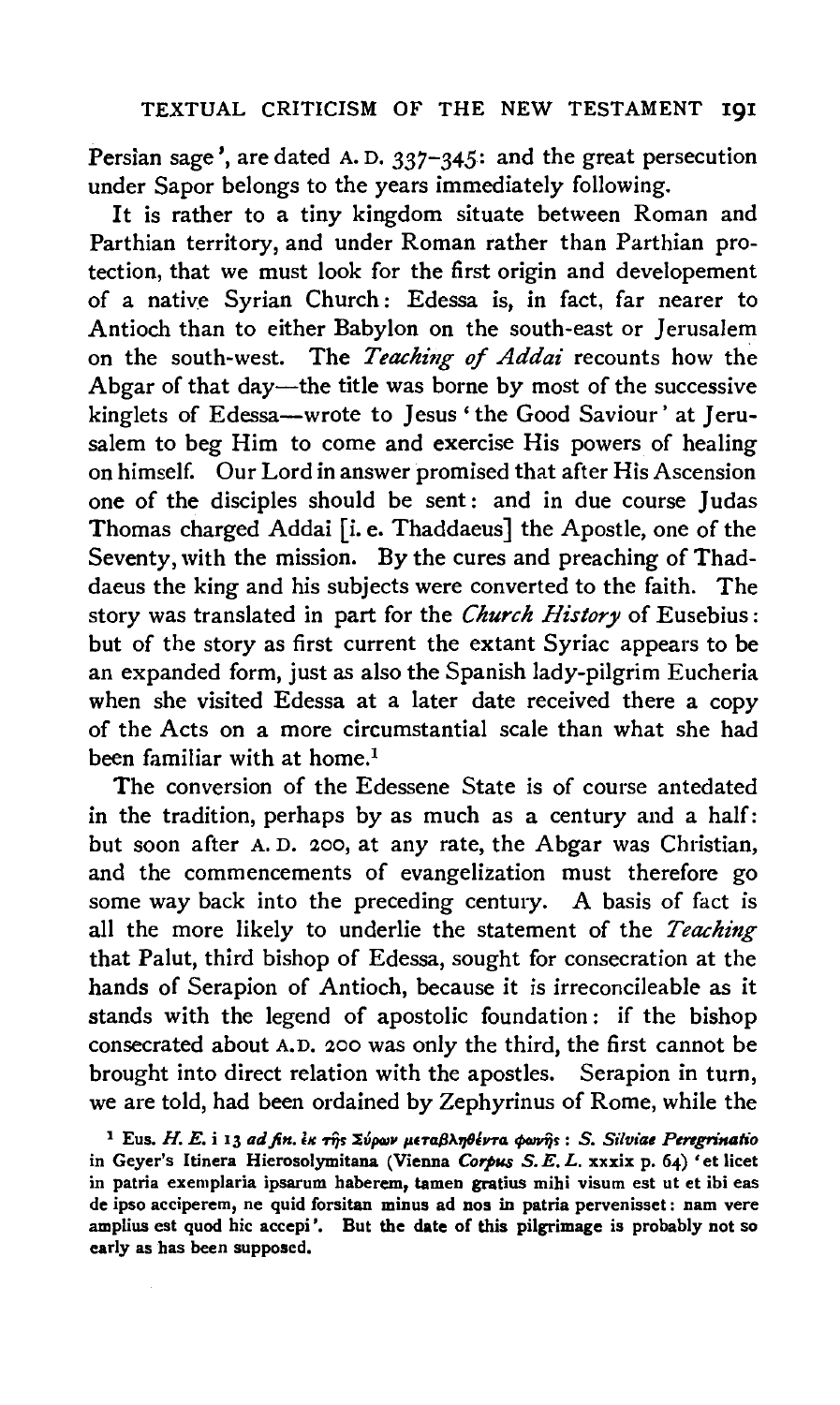consecrator of Zephyrinus was the apostle Peter. The Christian Abgar visited Rome, and was given a brilliant reception by the emperor Septimius Severus, about zo6 (ten years later Edessene independence, such as it was, came to an end, when the kingdom was finally incorporated in the Roman empire), and in the references to Zephyrinus and St Peter we may perhaps see a conscious Romanization of the traditions of the local church. Historical in the strict sense they certainly are not : for even if we interpret the second of the two statements to mean no more than the descent by succession of Zephyrinus from St Peter, $<sup>1</sup>$  the first of them is disproved by the single consideration</sup> that Serapion was bishop of Antioch some ten years earlier than Zephyrinus became bishop of Rome. Nevertheless, all goes to suggest that the connexions of Edessa, ecclesiastical as well as secular, were during the third century with the Roman empire rather than with the East: and there is nothing to suggest that the contrary was the case at any earlier period of its history. It may even be conjectured that the campaign of Marcus Aurelius, which in the year 164 brought Edessa finally under Roman suzerainty, opened at the same time 'a great door and effectual' to the Christian mission from the West. At Nisibis, some way further east than Edessa and not far from the Tigris, Abercius found, it is true, an orthodox Catholic community: but Nisibis too was in northern Mesopotamia, and received a Roman garrison at the beginning of Severus's reign, A.D. 194, if not earlier. Of Christianity in the Parthian dominions proper, at Babylon or Seleucia, we hear at this period nothing.

To the church of Edessa then we shall naturally look as the centre from which the first New Testament in the Syriac vernacular would be likely to have spread. And here again the *Teaching of Addai* records for us, in words partly quoted at an earlier point,<sup>2</sup> the Edessene traditions of the origin of the Syriac

1 So Burkitt *Early Eastern Christianity* (1904) p. 26: R. Duval, however, Anciennes Littératures chrétiennes: La Littérature syriaque (1899) p. 115, interprets literally. It is interesting to note that the *Teaching of Addai* already knows the chronology of St Peter's episcopate : 'Peter had been designated by our Lord, and was bishop of Rome during twenty-five years in the time of the Caesar who reigned thirteen years.' Clearly Claudius  $(A.D. 4I-54)$  is meant: it is also clear, I think, that the *Teaching* used a chronicle which synchronized popes and emperors.

 $\frac{1}{2}$  *J. T. S. x* (April 1909) 355.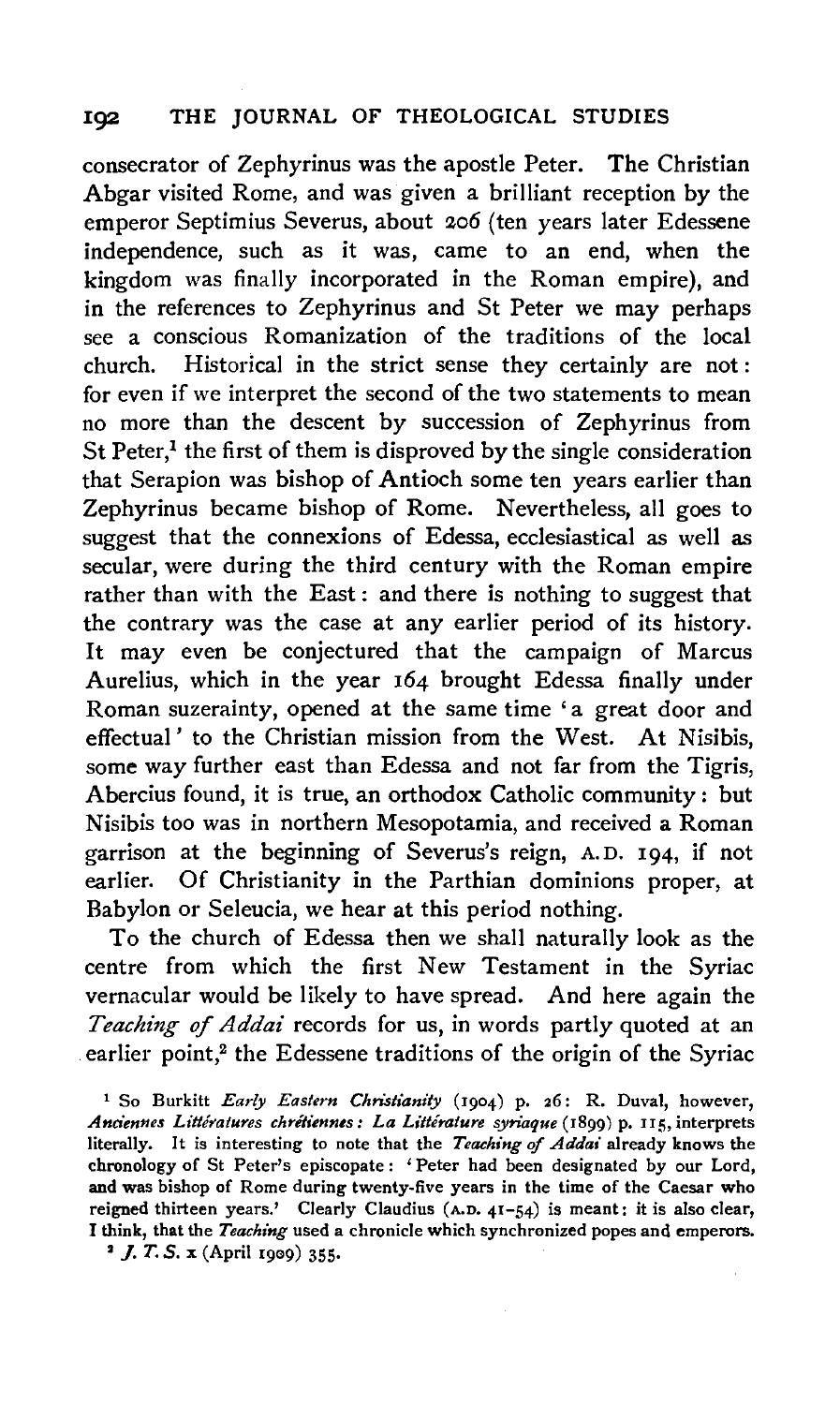Bible: 'the Law and the Prophets, and the Gospel in which ye read daily before the people, and the letters of Paul which Simon Cephas sent from the city of Rome, and the Acts of the Twelve Apostles which John, the son of Zebedee, sent from Ephesus: of these writings should ye read in. the churches of Christ,. and with them ye should read nought else.' What exactly is meant by the word 'Gospel' in the singular, another passage from the same *Teaching* makes clear : ' and much people gathered together daily, and came to the Divine Service, and to the Old Testament, and to the New of the Diatessaron.'

A generation ago it would have been necessary to enter here into a long examination of the probable meaning of the word ' Diatessaron ', and of the objects and method of Tatian its author, such as for instance Lightfoot carried out in the last of his famous papers upon the book called *Supernatural Religion.*<sup>1</sup> Even now no fragments of it, other than quotations, have been recovered either in Greek or in Syriac : but two translations of the Diatessaron itself, and one of a commentary on it, have come to light in Latin, Arabic and Armenian respectively, and . between them we get a good general idea of its contents and arrangement. An Armenian version of the commentary upon the Diatessaron by the first of the great Syriac fathers, Ephraim of Edessa († A. D. 373), was published in  $1836$ , and forty years later was republished in a Latin translation from the Armenian. When this at last attracted the notice of scholars, it was realized that we had all along had in our hands an ancient Latin rendering in the Gospel Harmony of the codex Fuldensis,<sup>2</sup> written for Victor, bishop of Capua, in A. D. *546* : the preface tells us that Victor had come across a Harmony of the Gospels, which, after examining the accounts of early harmonies, he decided must be Tatian's, and his adaptation of this Harmony to the Vulgate text takes the place of the separate Gospels in the MS. And lastly an Arabic version, made no doubt from the Syriac and preserved in two fourteenth-century MSS, was

VOL. XI. 0

<sup>1</sup>*Contemporary Review,* May 1877: chapter ix (pp. 272-287) of the collected edition.<br><sup>2</sup> The codex Fuldensis has been at Fulda probably ever since the time of

St Boniface. I agree with Dom Cbapman, *Early History of the Vu/gate Gospels*  p. 157, in thinking it likely that Boniface received the book from Northumbria, and that Benedict Biscop or Ceolfrid had brought it.to England from Italy.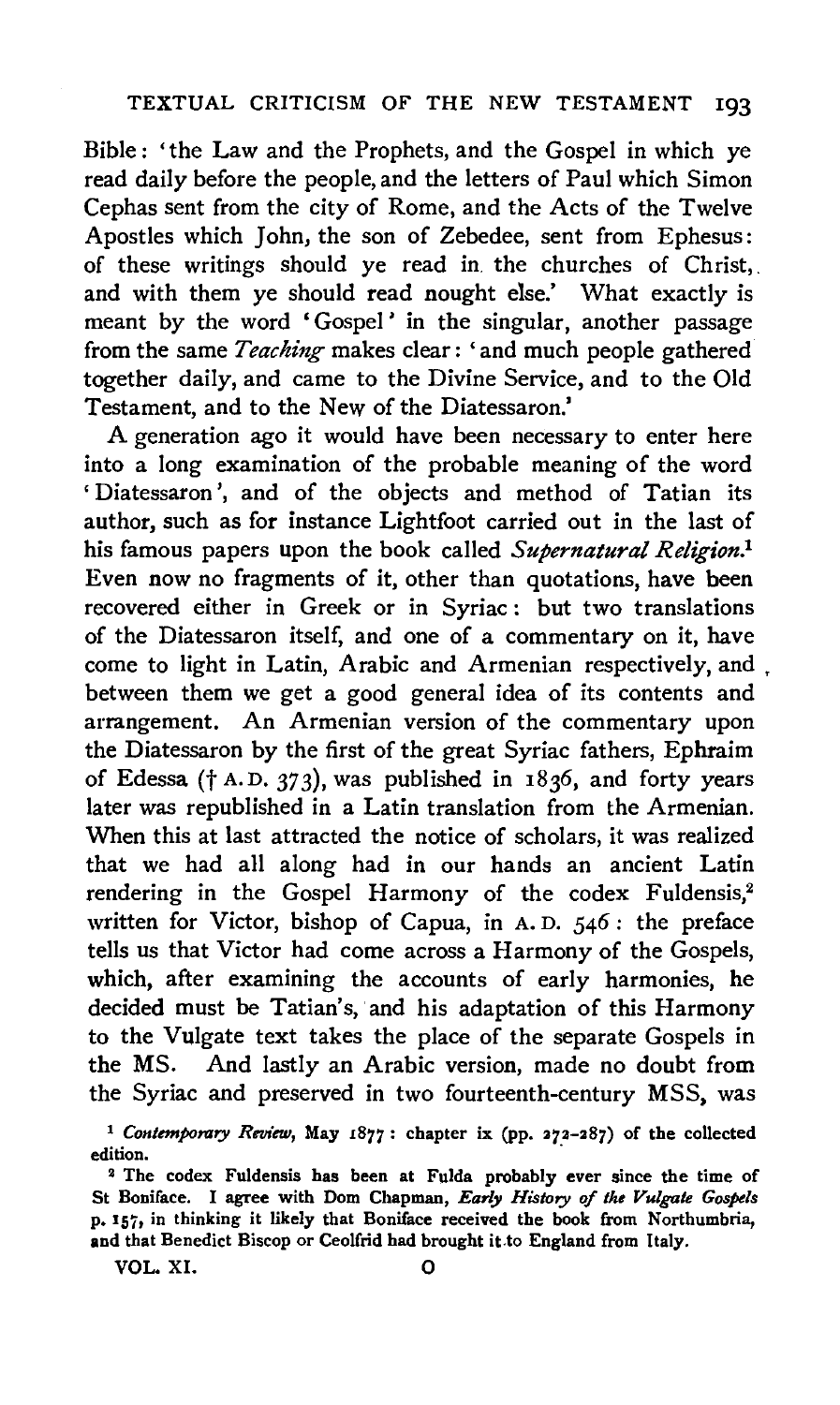published at Rome in 1888. By the convergence of these three lines of evidence we can see that the Diatessaron was a Harmony in which the Four Gospels were woven, not unskilfully, into one continuous story, and we can for the most part restore in detail the order of its material. But that is not the same thing as restoring the text : the Arabic version is assimilated to the Peshitta, the Latin to the Vulgate, while Ephraim is not only liable, in his Armenian dress, to contamination from the Armenian Bible, but often passes over the text of several successive verses. To some extent we can fill up the gap from patristic citations: for although not a single word of it can be recovered from Greek authors, the Christian Syriac writers of the third and fourth centuries bear out for the most part the indications of the *Teaching of Addai,* and continue to quote the Gospel mainly through the medium of the Diatessaron. If this is true of Aphraates, it is truer still of Ephraim, who not only expounded the text of the Diatessaron in the Gospel commentary, but habitually quoted from it in his other works. In fact there is . perhaps no Syriac writing earlier than A. D. 400, with the single exception of the Acts of Judas Thomas, which does not shew acquaintance with the Diatessaron; and it is certain that it must have been, down to that date, the popular if not also the official Gospel of the Syriac-speaking Church.<sup>1</sup>

·When, where, and why, did Tatian compose this Harmony, and what was the secret of its success in Syriac circles and its failure at the same time elsewhere? For answer to this and all questions about Tatian we turn first to the *Churclt History* of Eusebius.2

The theological history of Tatian Eusebius describes out of St Irenaeus's great work *Against Heresies:* Tatian was a pupil of Justin Mattyr's, and as long as his master lived did not give vent to unorthodox views; but after Justin's martyrdom [A.D. 163], when he succeeded to the teaching chair, he advertised his independence by seceding from the Church and setting up a school

1 See Burkitt *S. Ephraim's Quotations from the Gospel,* 'Texts and Studies' vii 2 (Cambridge, 1901), and *Evangelion da-Mepharreshe* (Cambridge, 1904) ii 101-16o, xSo-186. [I take this opportunity of putting on record the special obligations under which I stand, in many paragraphs of this chapter, to Professor Burkitt's writings : though I have done my best to reinterpret his material for myself.] <sup>2</sup> Eus. H. E. iv 28, 29; v 13.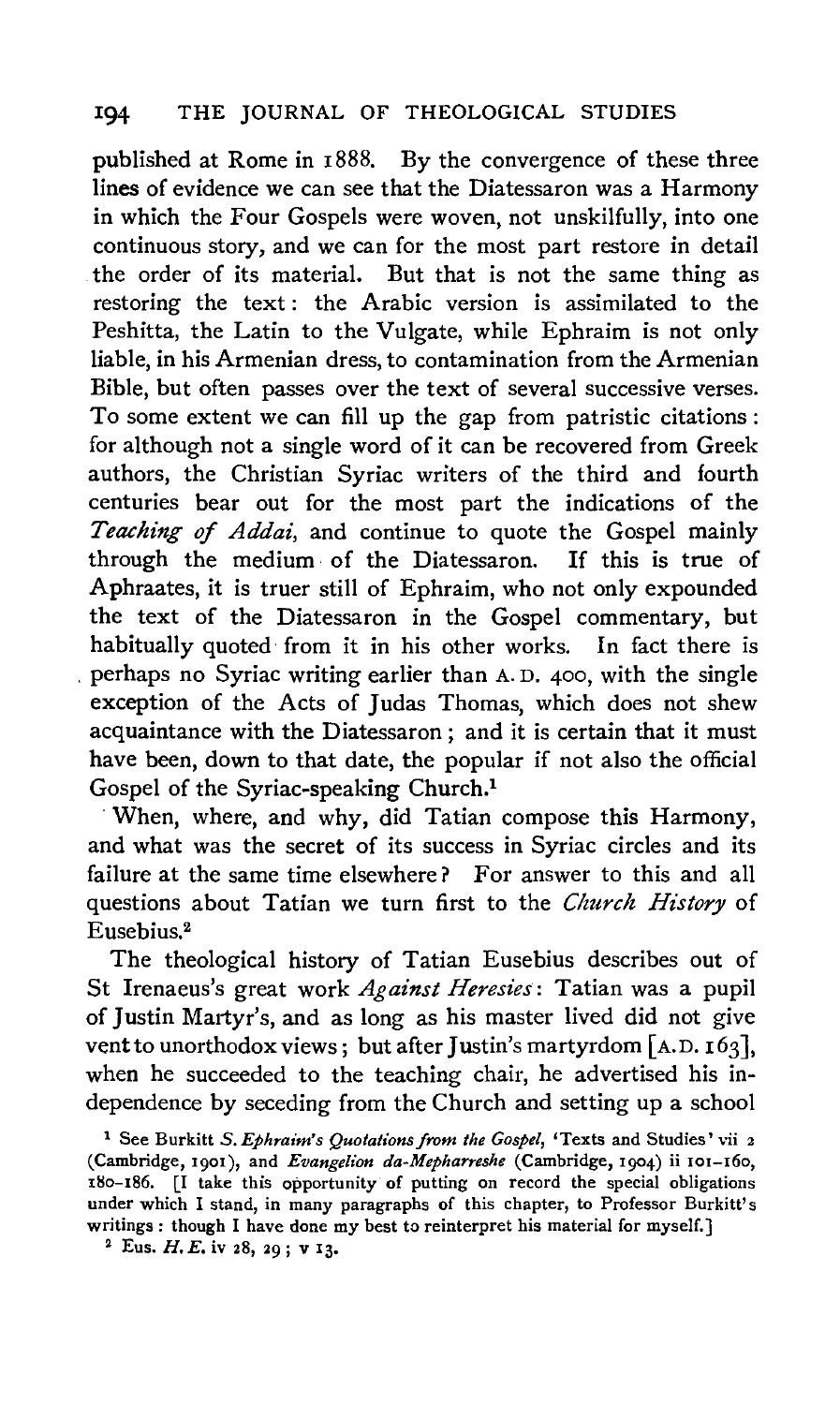of his own on the lines of a modified Gnosticism. From Valentinus he borrowed the Aeons ; from Marcion the rejection of marriage and meats, whence he acquired the name of 'Encratite': while his own special contribution to heretical thought, was the tenet that Adam the first man, δ πρωτόπλαστος, was outside the pale of salvation. To Irenaeus's sketch of Tatian's theology Eusebius adds an account of his literary output. His work on the New Testament is very unfavourably depicted. 'He put together a sort of hotch-potch of the Gospels, which he named Tò  $\Delta u$  $\tau \epsilon \sigma \sigma \phi \omega$ : and this is still current in some quarters. Of the Pauline Epistles it is said that he published (save the mark!) a revised and improved edition. A better known and indeed quite creditable effort was his apologetic work addressed *To the Greeks,* in which he proved the superior antiquity of Moses and the Prophets to all the favourite heroes of the Greeks.' And to these at a later point Eusebius adds (on the authority of Rhodon, himself a pupil of Tatian's at Rome) another book of *Problems,*  in which he professed to shew the uncertainty and obscurity of the Divine Scriptures.

The language of Irenaeus-'Iovστίνου ακροατής γεγονώς, and εφ' δσον συνήν εκείνω-seems to indicate that Justin presided over a sort of School<sup>1</sup> of Christian philosophy in Rome (something like the Catechetical School of Alexandria, though no doubt less relatively important), and that Tatian was first his pupil and then perhaps his colleague. The language of Rhodon- $\mu$ a $\theta$ ητευθείs έπι <sup>'</sup>Pώμης, ωs αύτος ίστορεί, Taτιανώ-suggests that Tatian succeeded Justin in his teaching chair, and that Rhodon attended his lectures. When then Tatian, about A.D.  $165-170$  (for the words of Irenaeus do not allow of much interval between Justin's martyrdom and Tatian's secession), had developed his Gnostic leanings, his School naturally ceased to be recognized by the Catholics, and one would rather gather that Rhodon succeeded him as the philosopher, so to say, of the Roman Church. But the lecture-

<sup>&</sup>lt;sup>1</sup> I suspect that the enigmatic answer given by Justin at his trial to the question of the prefect Rusticus refers not, as has been generally assumed, to his meetingplace for worship but to his σχολή or lecture-room: 'Ρουστικόs έπαρχοs εἶπεν' Elπέ, *πού συνέρχεσθε, ή είs ποίον τόπον άθροίζεις τούς μαθητάς σου; 'Ιουστίνος είπεν' 'Εγώ*  $i$ πάνω μένω τινόs Μαρτίνου του Τιμοθίνου βαλανείου . . . και εί τιs εβούλετο αφικνείσθαι *1Tap'* Epot *EI<OIVWVOVV* avT~ *TWV* Tf)s dli.1J9Eias 11.6-ya~v, *Acta Martyrum Selecta,* ed. 0. von Gebhardt, 1902, p. 19.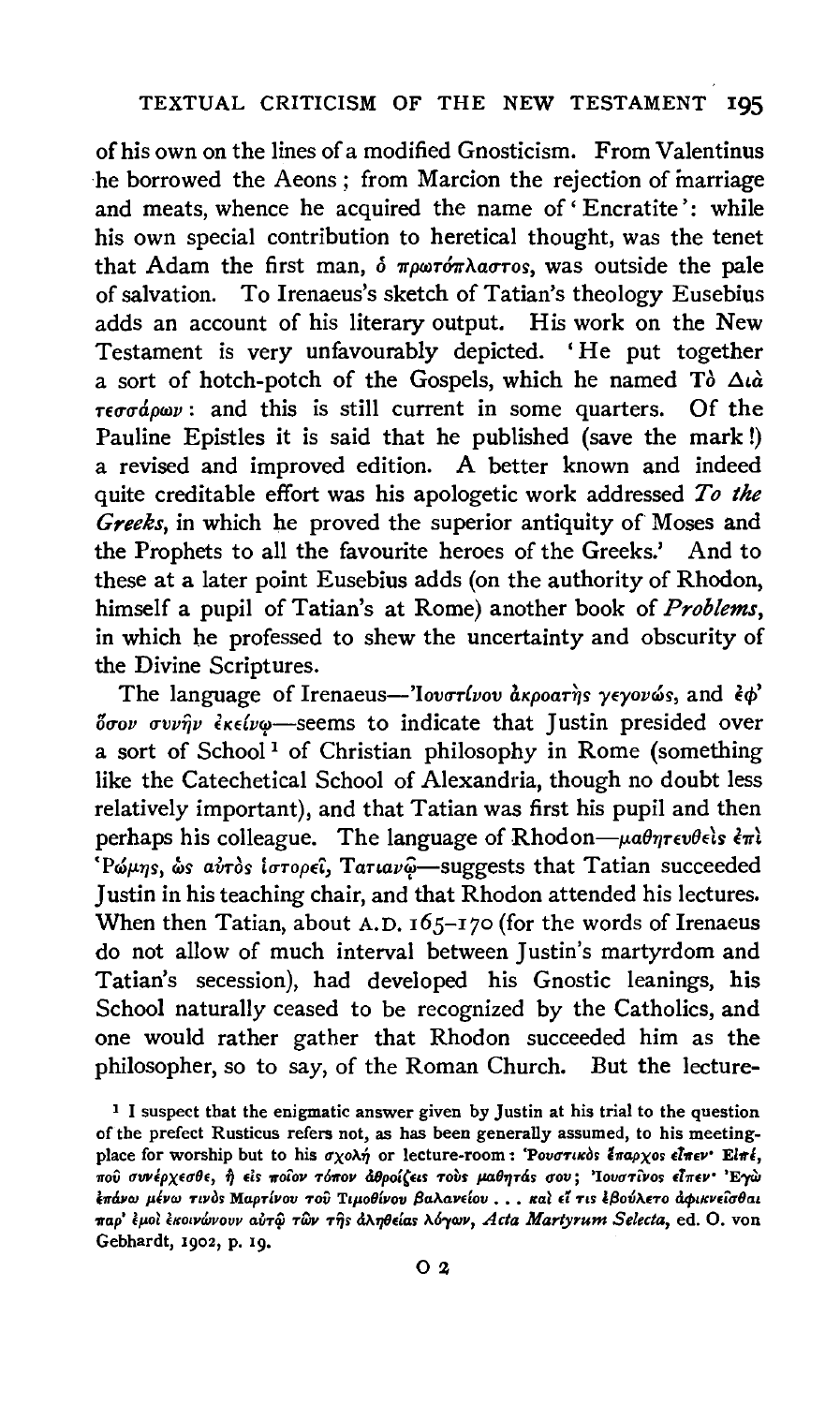room was presumably private and not Church property : and again the language of Irenaeus- $i\delta\omega$  xapakr $\hat{\eta}$ pa  $\delta\iota\delta\alpha$ oka $\lambda\epsilon\iota\delta\upsilon$  ovve- $\sigma r \gamma \sigma a r \sigma$ -implies a further period during which Tatian remained on in Rome, and continued to expound his doctrines from a professorial chair; There St Irenaeus leaves him: and history has no more to tell. But it does not seem likely that Tatian can have left Rome much before A.D. 175.

If, or when, he did leave Rome, where did he go? We have no direct evidence : but we do happen to know from whence he came to Rome. He was born, he tells us in the extant *Address*  to Greeks,<sup>1</sup> in the land of Assyria-he is consequently identified by most scholars with the' Assyrian' whom Clement of Alexandria names among his teachers<sup>2</sup>-and it would therefore be natural that when, in later life, his position in Rome became untenable, his thoughts and his steps should turn towards his early home. There, among a simpler and ruder people, the Christian mission was still in its infancy, and the theological differences which parted him from the Catholics of the greater churches may have been but half understood. The tide which, twenty or thirty years before, had risen high enough to threaten the very strongholds of apostolic Christianity, was on the ebb: where Justin had been outclassed by Valentinus and Marcion, already lrenaeus and Clement were beginning, what Tertullian and Origen completed, the recovery for the Church of her lost ground. Within the empire Gnosticism was played out, and the sign of its defeat was the organization of its adherents into separate sects : but it had come from the East, and it was just in places like Edessa that the retreating movement still held its ground within the Christian community. The one name that is historical in the early annals of Edessene Christianity, outside the episcopal list, is that of Bardesanes (A.D. 154-222), and of Bardesanes half our authorities tell us that he was a Catholic before he was a Gnostic, and the other half that he was a Gnostic first and a Catholic afterwards : the truth being, as I suppose, that he occupied the same anomalous position as the great Gnostics at Rome a generation or two earlier, or many of the Arians a century and a half later-a position which the fourth-century narrators of Edessene traditions, when Gnosticism in all its forms was a *res indicata* of the past, were

<sup>1</sup>*Ad Gnucos 43.* I *Strom.* i u.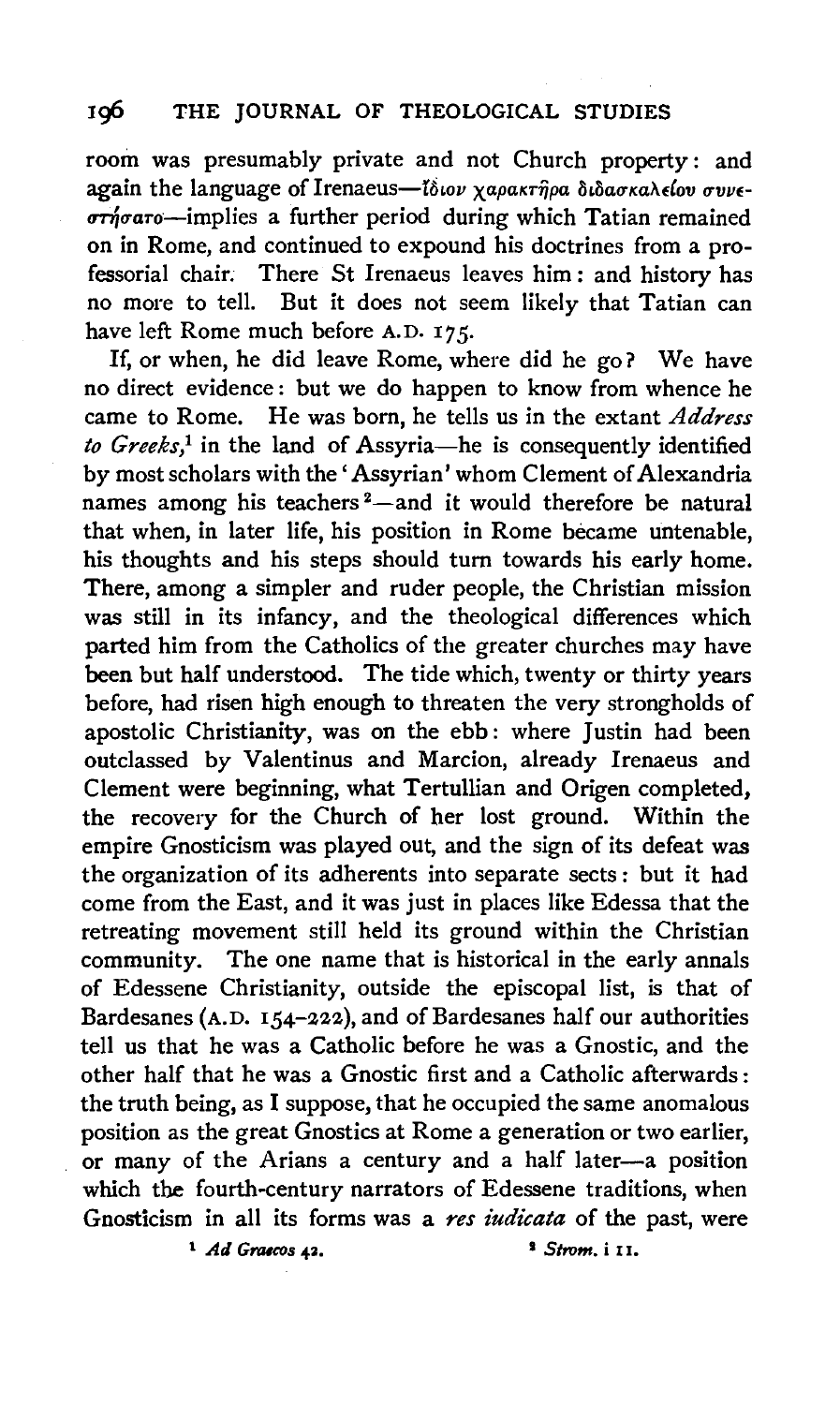### TEXTUAL CRITICISM OF THE NEW TESTAMENT 197

naturally unable to realize. If Bardesanes could maintain himself among Syriac-speaking Christians at the begipning of the third century, Tatian could have done the same thing twenty-five years earlier: and if the newly-founded Church of Mesopotamia had as yet no vernacular version of the Gospels, it would the more readily welcome a rendering of the Gospel Harmony which the returning philosopher brought back with him to his native country. Whether or no Tatian uses 'Assyria' in the sense of Trajan's shortlived province of that name beyond the Tigris, he was doubtless familiar with the Syriac language from his youth.

That this Syriac Diatessaron was a translation, and not the original, is not really doubtful. It is true that the evidence of Theodoret may be, and perhaps should be, interpreted of the Syriac Diatessaron rather than the Greek : in the eight hundred parishes of his diocese he had found, he says, $<sup>1</sup>$  two hundred</sup> copies of the Diatessaron, all of which he replaced by copies of the separate Gospels. He does not say whether they were Greek or Syriac, and Cyrrhus, his see-town, is about equidistant from Antioch in one direction and from the Euphrates in the other: it is, however, natural to connect this extensive use of the Diatessaron just west of the river with what we know of its popularity just east of the river at Edessa, and to conclude that the villagers round Cyrrhus spoke Syriac rather than Greek. On the other hand Eusebius, though he had apparently never seen the Diatessaron,<sup>2</sup> assumes without hesitation that it was a Greek work: and it can hardly have been in any other language that Victor of Capua made acquaintance with it. There is no trace of its existence in Latin : and Victor was an accomplished Greek scholar, whose Scholia on Genesis include material from {pseudo-)Polycarp, Origen, Basil, Diodore of Tarsus, Severian of Gabala, and certain *'Pήματα Γερόντων*.<sup>3</sup> Doubtless it is strange to find even a Greek Diatessaron in Italy in the sixth century: and, partly on this account, I am somewhat tempted to identify

s Pitra *Spicilegium Solesmense* i 265-277: compare Chapman's *Vu/gate Gospels*  p. So.

<sup>1</sup>*Haer. Fab.* i 20.

<sup>2</sup>It is interesting to note that the Syriac translator of the *Church History* inserts here the vernacular name by which the Diatessaron was known in contrast with the Separate Gospels, ' now this is the Gospel of the Mixed, *Evangelion da-Mehallete'* : Burkitt *op. cit.* ii I75·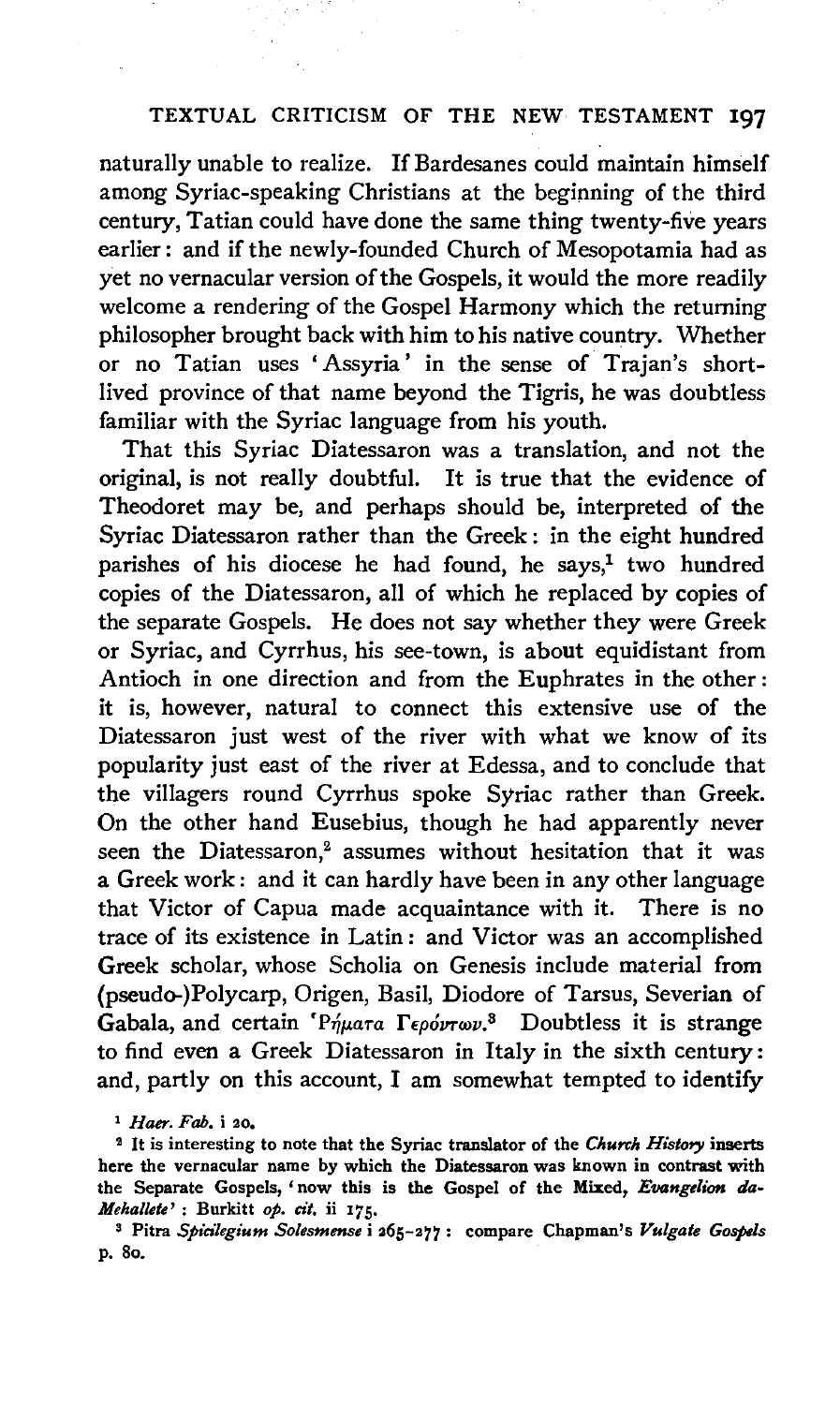Victor, the bishop and scholiast of Capua, with Victor the shadowy presbyter of Antioch, to whom we owe the Greek catena on St Mark.

The external evidence of Eusebius and Victor for a Greek 'origin agrees with internal evidence of the Diatessaron itself which points to a Roman origin. Prof. Burkitt catalogues a number of instances where the underlying Greek text of the Diatessaron differs from our other Syriac evidence and agrees with the evidence of the Old Latin<sup>1</sup>: in other words it is 'Western' in the geographical sense as well as in the wider sense in which the term is used by Hort and his school. But it drawn up at Rome, it remains so far an open question whether it was by Tatian the Catholic or Tatian the heretic: and the answer to the question is not without some bearing on the extent of the influence it is likely to have exerted within the Church.

Theodoret had no doubt that the Diatessaron revealed on enquiry indications of a heretical purpose : Tatian, he alleges, removed from his Harmony the genealogies, with all other passages which shew Christ as born according to the flesh from the seed of David. But Theodoret wanted to make the worst of a work which he had set himself systematically to replace. Victor of Capua, on the other hand, looked upon the work as of great value for the understanding of the Gospels, and conjectured that it might have been written under Justin's influence: even if that was not so and Tatian was a heresiarch already when he composed it, the words are still the words of Christ, 'verba Domini mei cognoscens libenter amplector'.

Modern scholars are as divided upon this subject as Theodoret and Victor. Hort will tell us (on Matt. xxvii 49) that 'there is no evidence that this obscure work [the Diatessaron] was known out of Syria, where Tatian founded his sect ; and the evil repute attached to his name renders the adoption of a startling reading from such a source highly improbable'. It was the independence of the great Greek uncials, which have inserted Jo. xix 34 into the Passion according to St Matthew, that Hort was here concerned to maintain against the suggestion of corruption from the Diatessaron: but it is more generally by the opponents of the 'Western' text that Tatian is summoned as the *deus ex machina*,

1 Burkitt *op. cit.* ii 191-201.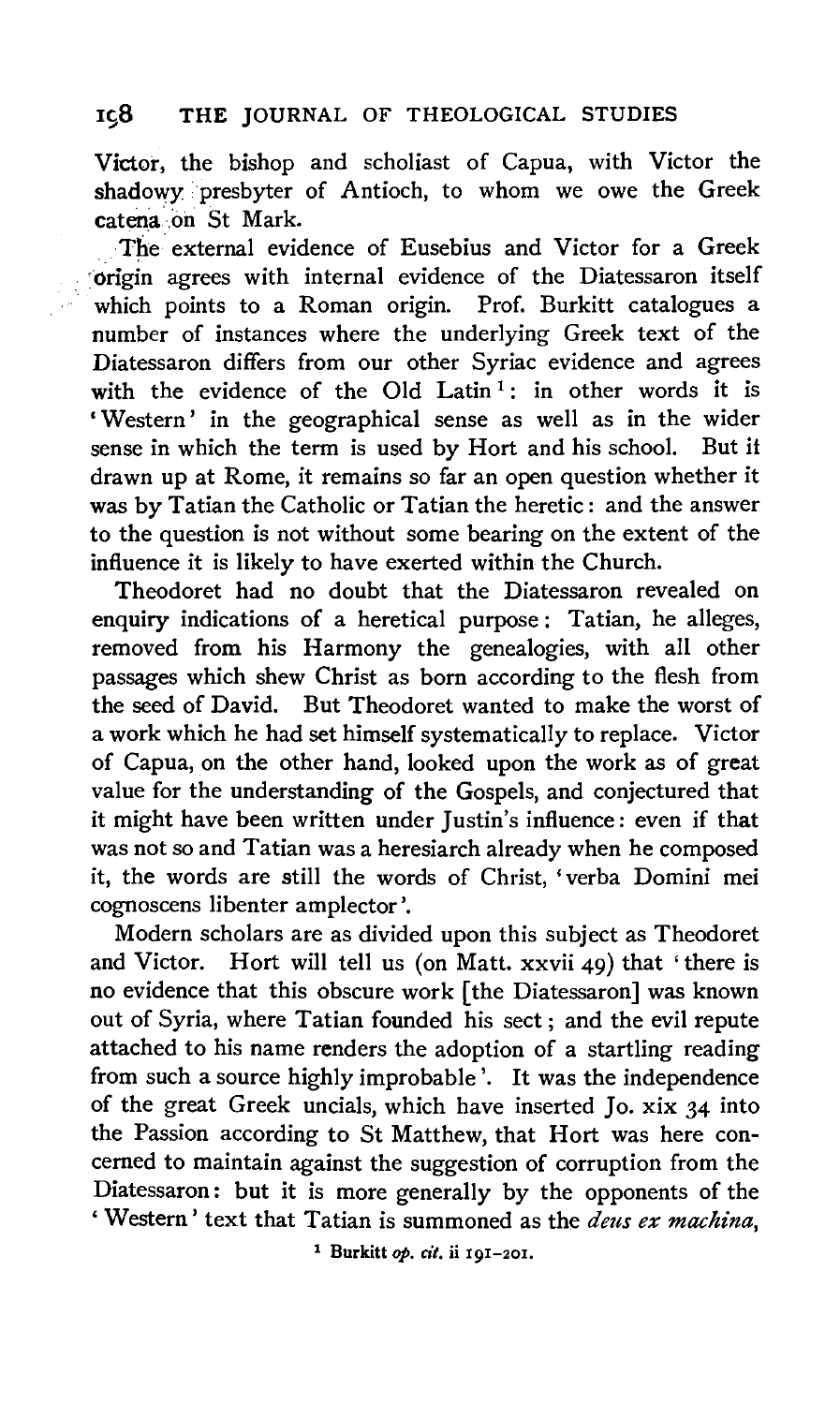and in their conception the influence of the Diatessaron is as greatly exaggerated as in Hort's it is minimized. By Dr Rendel Harris Tatian is held responsible for all the 'Western' element in the Syriac versions, while Tatian himself and all other Western-minded texts, the Sahidic version of Southern Egypt included, are derived from the Latin column of a primitive bilingual (graeco-latin) codex.<sup>1</sup> In von Soden's scheme, as we have seen, Tatian is made to play an even larger part, and the Diatessaron becomes the one all-sufficing explanation for serious transpositions of the Gospel text. All idiosyncrasies of the Old Latin and the Old Syriac, all errors of the copies used by Irenaeus and Clement, are due to the same pernicious influence of the work of Tatian.

The problems here raised involve obviously a comparison of the text of the Diatessaron with other forms of the Gospel in Syriac and Latin, for which we have not as yet completed the necessary collection of material. Our next chapter will be devoted to the Old Latin version: for the remainder of the present chapter we address ourselves to the subject of the earliest Syriac version of the separate Gospels.

Much has been written on the question whether the Syriac Diatessaron is earlier or later than the Syriac Gospels. But the answer has really been given by the accumulation of evidence for the extensive and almost exclusive use of the Diatessaron by Syriac writers between A. D. *zoo* and 400. It is quite inconceivable that if the Four Gospels had once rooted themselves in popular knowledge and affection, they could ever have been superseded by a Harmony : even an oral interpretation of the Greek Gospels into Syriac, if it had had time to become familiar, could hardly have been so completely ousted: the Diatessaron must therefore have been the first form in which the Edessene church possessed a Gospel in the vernacular at all. Hence it seems that we can scarcely date the introduction of the Diatessaron at Edessa later than about A.D. 180. For more than two centuries it maintained its sway: it was probably not till the fifth century that the Peshitta version was officially substituted for it. But long before that an attempt had been made to acclimatize in the Syriac tongue the ' Separate' Gospels in place

1 *A Study of Codex Besae* ('Texts and Studies' II i, 1891) p. 177.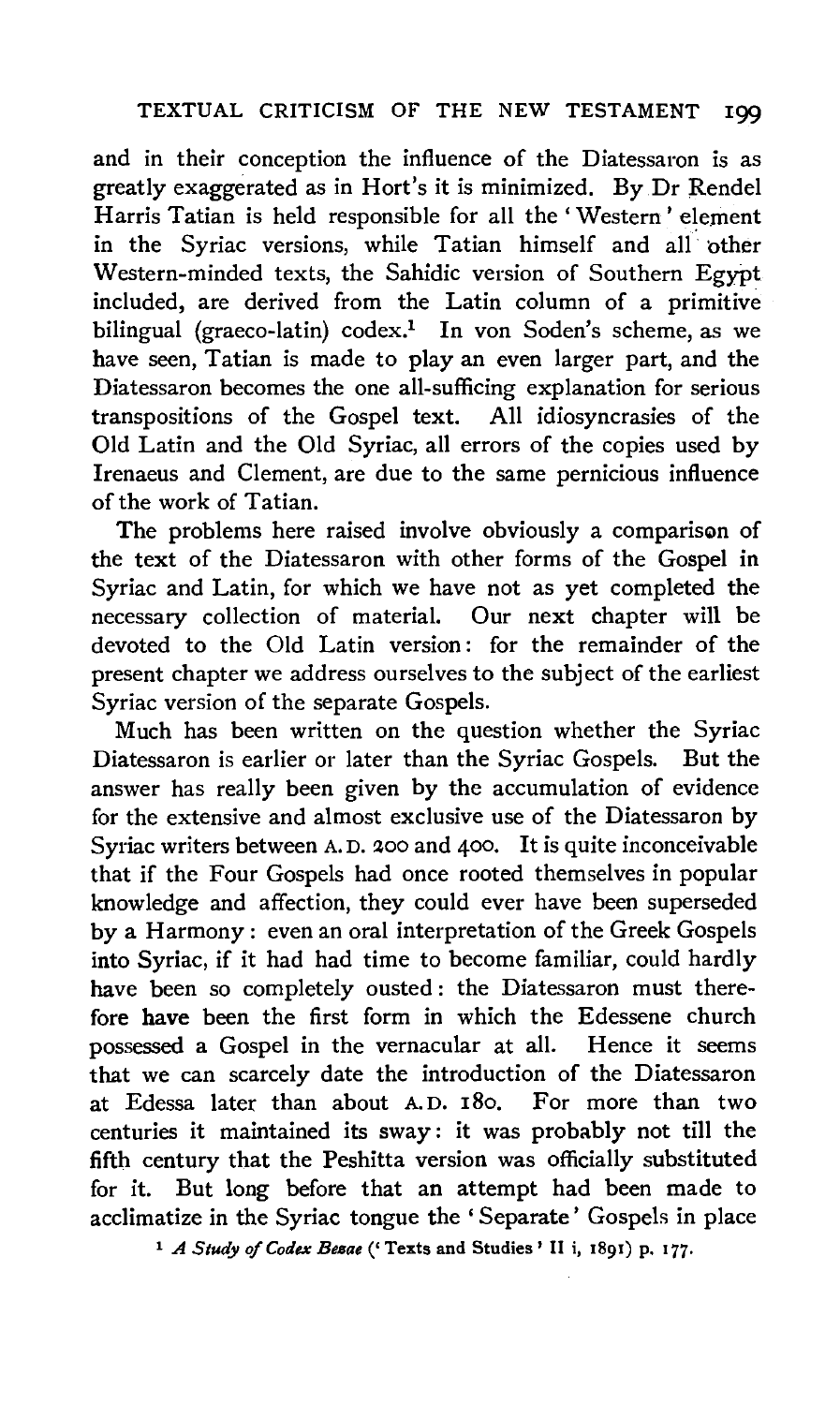of the 'Mixed': and unsuccessful as the attempt was, the recovery of the manuscripts which represent it has provided us with some of our earliest testimony to the text of the Four Gospels.

Among the splendid collection of ancient Syriac MSS which the British Museum acquired in the middle of last century, from the monastery of St Mary in the Nitrian desert south-west of Alexandria, was a fragmentary MS of an unknown version of the Gospels, which from its first editor, Canon Cureton,<sup>1</sup> has received the name Curetonian. The MS, which dates from about the beginning of the fifth century, arranges the Gospels in the unusual order Matthew, Mark, John, Luke: and as it has further experienced the unusual fate that the beginning and end have suffered less loss than the central portion, it results that the first three-fourths of St Matthew and the last three-fourths of St Luke are for the most part extant, while there is little left of St *1* ohn, and of St Mark nothing but the last four verses of the Longer Conclusion.2 The total of the eighty-six leaves amounts to about half the whole Gospels.

To the more extreme conservative school it had become almost an article of faith that the Syriac Vulgate or Peshitta was as old as the second century ; and therefore any other version of the Gospels in Syriac must naturally be posterior to it. On the other hand critics like Griesbach and Hug a hundred years ago had already concluded on internal evidence that the Peshitta New Testament, exactly like the Latin Vulgate, was a revision, by the help of Greek MSS, of an earlier version in the vernacular. Cureton's MS in the main fulfilled the required conditions as a representative of this lost original, and Westcott and Hort labelled it without hesitation Old Syriac, 'syr-vt ', though they admitted that ' many readings suggest that, like the Latin version, it degenerated by transcription and perhaps also by

<sup>1</sup> Remains of a very antient Recension of the Four Gospels in Syriac hitherto *unknown in Europe: discovered edited and translated* by William Cureton, D.D., F.R.S. London, 1858. To the British Museum leaves have to be added three leaves at Berlin (in MS Orient. Quart. 528), edited by Roediger in the Proceedings of the Berlin Academy of Sciences for July, 1872.<br><sup>2</sup> In detail, Matt. i 1-viii 22, x 32-xxiii 25: Marc. xvi 17-20: Jo. i 1-42, iii 5-

viii 19, and fragments of xiv: Luc. ii  $48$ -iii 16, vii 33-xxiv 44.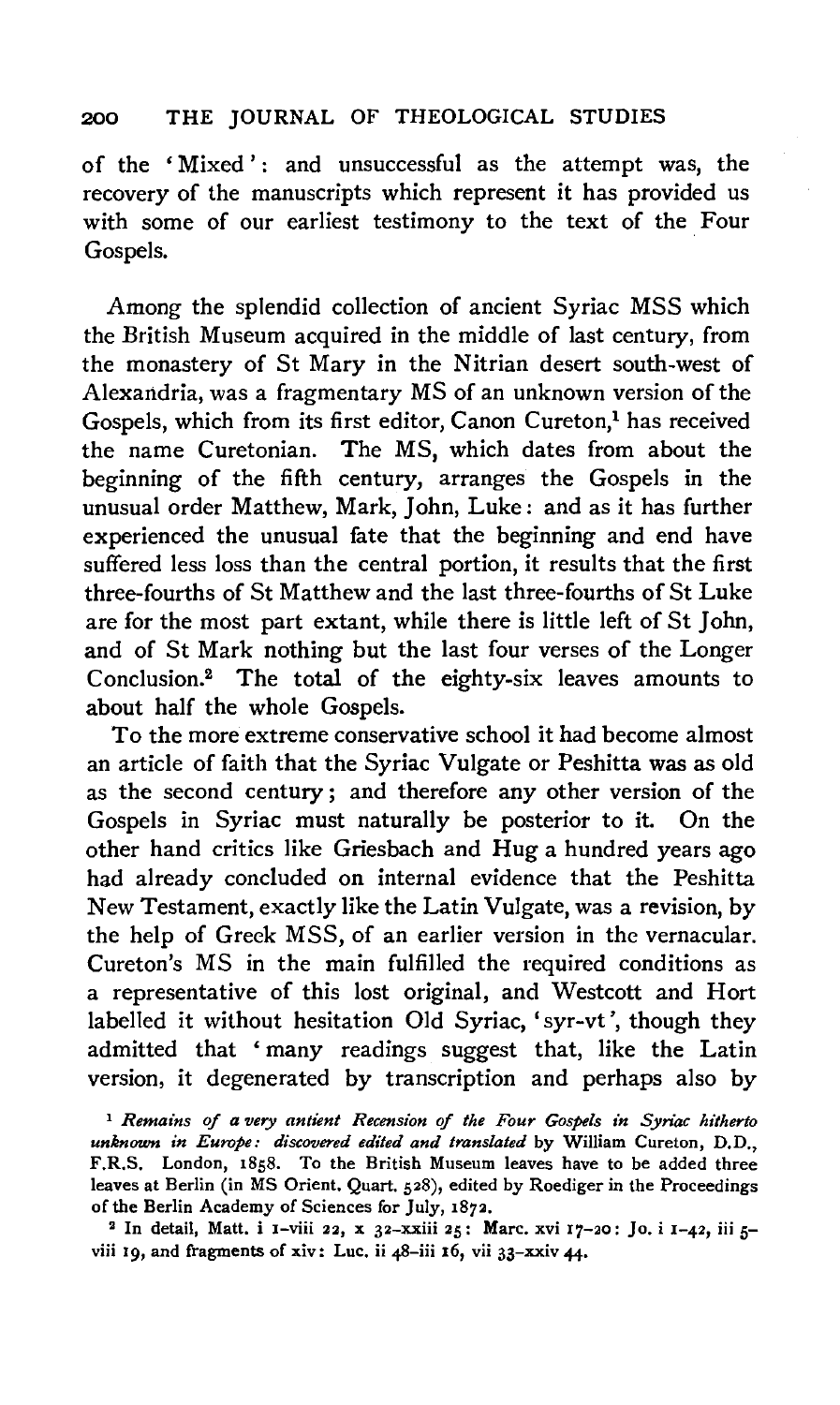irregular revision ... a single MS cannot be expected to tell us more of the Old Syriac generally than we should learn from any one average Old Latin MS respecting Old Latin texts generally'  $(6 118).$ 

By far the most valuable accession of material to the New Testament critic, since Westcott and Hort published their edition in 1881, is the discovery-at the same monastery of St Catharine on Mount Sinai which a generation earlier disclosed the Codex Sinaiticus of the Greek Bible,  $N$ —of a second, less fragmentary and less degenerate, representative of the Old Syriac Gospels. This Sinai Syriac is a palimpsest, and therefore not always legible with certainty: but out of  $\overline{159}$  pages which the Gospels originally covered only seventeen are missing, so that when all allowances are made the text is a far completer one than Cureton's. The later writing is dated A. D.  $778$ : the original scribe may have written at the end of the fourth century. The order of the Gospels is the normal order, Matthew, Mark, Luke, John. The editio princeps of the new discovery appeared in 1894, under the joint care of Rendel Harris, Burkitt, and the late Prof. Bensly: Mrs Lewis, to whom is due the credit of first calling attention to the MS, on a third visit transcribed or verified what had been imperfectly deciphered, and published the result in *Some pages of the Four Gospels retranscribed from the Sinaitic palimpsest,*  1896: but both these and Cureton's edition of the other MS are for practical purposes superseded by Prof. Burkitt's *Evangelion da-Mepharreshe,* 1904, in which for the first time the two MSS are combined, though it was unfortunate that the plan of the work demanded that the place of honour in the text should be given to the inferior MS.

Although the two MSS S and C differ on many important points-each shews marks of assimilation to the Diatessaron not shared by the other, and C has also in its ancestry some strain of an alien Greek text-they embody what is fundamentally the same recension : and this recension bears all the marks of freedom and idiomatic vernacular rendering which everywhere (and nowhere more clearly than in Syriac) distinguish earlier translations from later. And the same impression of antiquity is given by their underlying Greek text : the witnesses with whom they are most often found in company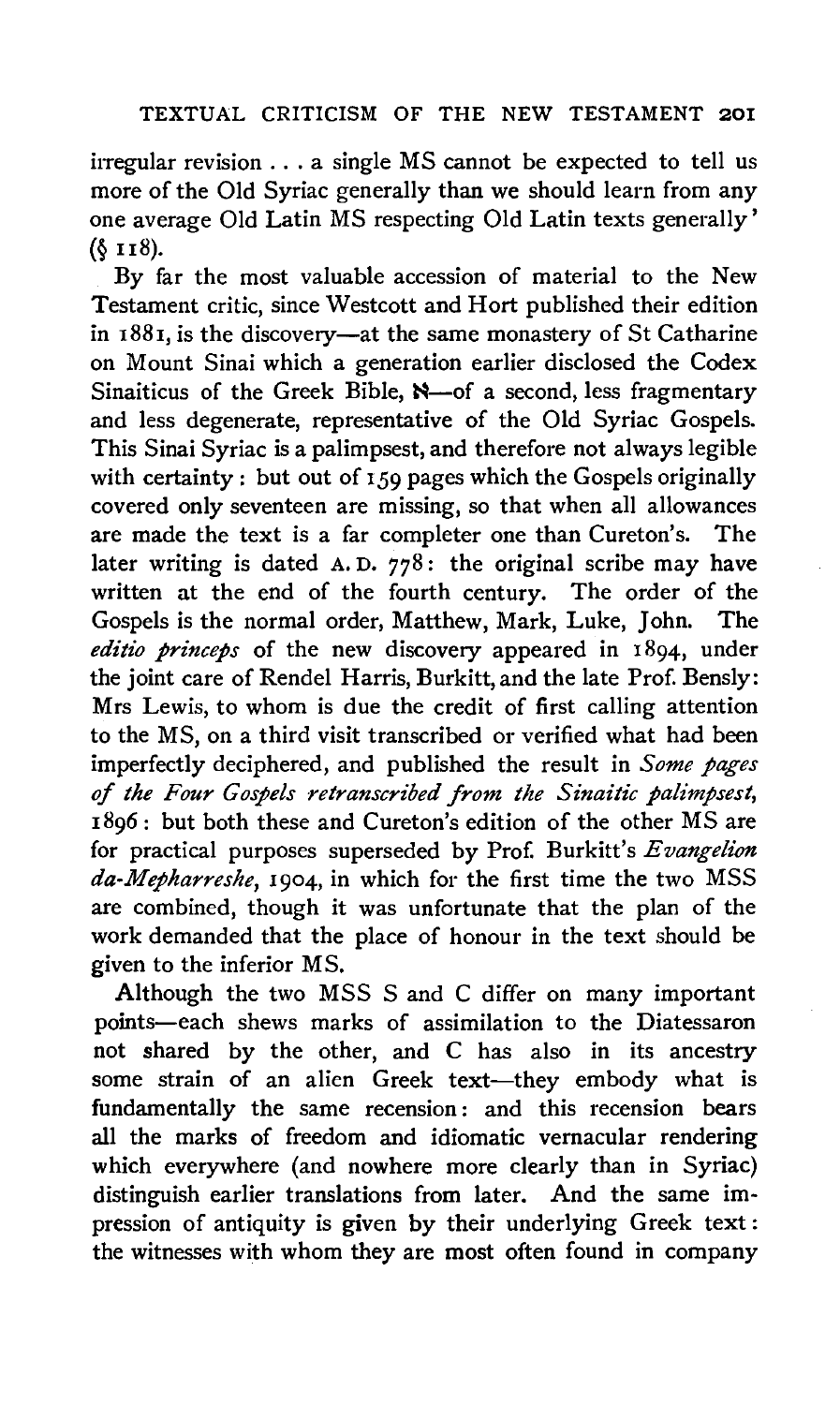are early witnesses, and the readings, whether they are right or wrong, are early readings. Nor is external evidence on the same side quite wanting: in spite of the all but universal predominance of the Diatessaron, one document which cannot be dated later than the end of the third century, the Acts of Judas Thomas, does use, not the Diatessaron, not the Peshitta, but the Gospel text of S and C.<sup>1</sup> It is probable too that occasional quotations even in Aphraates and Ephraim shew what may be called a scholar's acquaintance with the same version.

Comparison of the Diatessaron and the Old Syriac Gospelsas we are now entitled to call the text of  $S$  and  $C$ -is not a very easy matter, since of the Old Syriac our knowledge is knowledge of its text and not of its history, while conversely we know a good deal about the history and use of the Diatessaron but comparatively little about its text. Still some preliminary results emerge clearly enough. In the first place the Diatessaron and the Old Syriac are not independent of one another: there are too many points of contact between them, in what is known of their Syriac text, to be accidental. But then next, as we have seen that the Harmony must be the older and the Separate Gospels the more recent form, it follows that the Old Syriac was a fresh translation from the Separate Gospels of the Greek, influenced, not in its Greek readings but in its Syriac renderings, by the familiar language of the Diatessaron.

Now a third-century Syriac translator to whom Greek MSS were accessible can hardly be placed elsewhere than at Edessa. Can we point to any episode in the history of the Edessene Church which would fit in with the introduction of the new version?

It will be remembered that two names only are historically known to us in the earlier days of the Edessene community, Tatian and Bardesanes, both of them, at least in Greek or Latin estimation, reasonably suspected of heterodox leanings. It will be remembered further that the *Teaching of Addai* sends bishop Palut of Edessa a little later to obtain consecration within Roman territory from Serapion of Antioch. Add to this that St Ephraim complained (so we learn from Jacob of Edessa, a distinguished scholar of the seventh century) that the orthodox

1 Burkitt *op. cit.* ii IOI-Io6.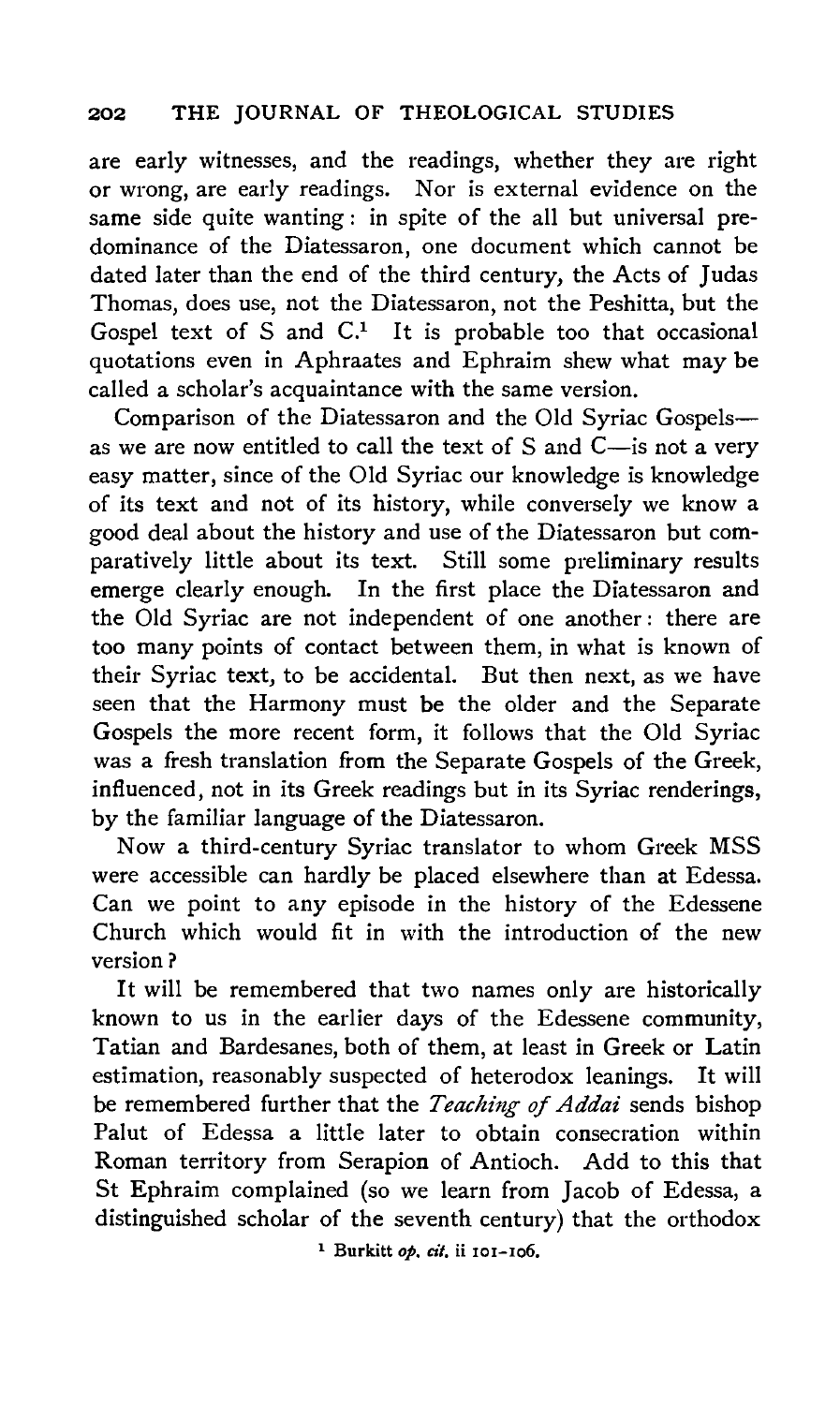of Edessa were called in his day Palutians, disciples of bishop Palut,<sup>1</sup> thereby implying both that there were other Christians who were not Palutians, and that Palut was credited by them with the introduction of at least a different *nuance* of Christianity from that of the original Edessene Church. By combination of these *data* a good case seems to be made out for supposing that the consecration of Palut synchronized with a movement at Edessa in the direction of assimilation to the theology of the great churches of the empire and of a corresponding reaction against the influence of Bardesanes and Tatian. Probably this Catholic movement would not be unconnected with the visit of the Christian Abgar at the beginning of the third century to Rome, where he may well have entered into relations with. pope Zephyrinus; and nothing would be more natural than that the pope should have recommended him to regularize his relations with the organized Catholic Church of the empire by obtaining consecration for the new bishop of Edessa at Antioch, the metropolis of the East.

So far the reconstruction of the picture has followed the lines of actual historical record. An element of conjecture comes in when it is suggested that it may have been part of the mission entrusted to Palut at Antioch, to supersede the Gospel of the Diatessaron by the Four Gospels of the Church.

Of. Serapion, bishop of Antioch from about A. D. 190 to 210 and consecrator of Palut, almost the only fact which history has recorded is his suppression of another uncanonical Gospel, the Gospel of Peter, which he had found in use at the church of Rhosus. What more natural on the one hand, than that he should make a similar attempt to supersede the irregular scriptures in use at Edessa by the provision of a Greek MS of the Four Gospels for translation into Syriac? and what more natural on the other hand, than that the Christians of Edessa, however willing they were to accept the nearer ties which henceforward bound them to the churches of the empire, should stand out for the retention of the Gospel in the only form in which they had hitherto known it? All experience tells us how difficult it is to introduce a ' Revised Version': and if the non-success of the Old Syriac, in face of the Diatessaron, were the only objection

1 Burkitt *Early Eastern Christianity* p. 28.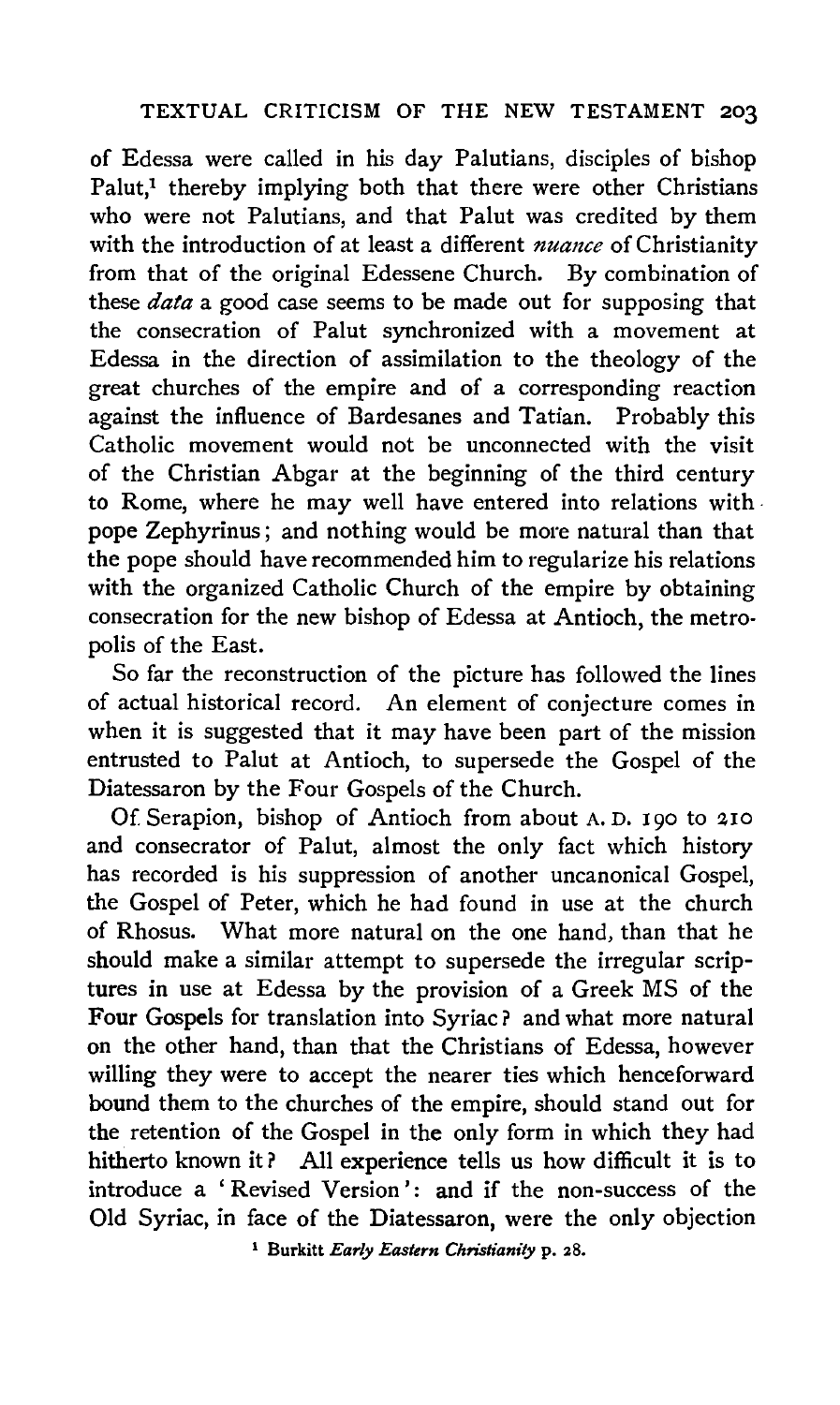to the theory that connects its introduction with the name of Palut, it would hardly by itself be a serious one.

But there is another set of phenomena in the Old Syriac Gospels which appears to point not so much to Antioch as to Palestine. Not only are the Greek forms of Jewish proper names restored to their exact Semitic spelling-this might be due to minute knowledge of the Syriac Old Testament, which was not translated from the Greek but direct from the Hebrewbut the Greek forms of the place-names of Palestine are reconstructed on their correct Aramaic basis : while on the other hand in at least two cases, 'Bethabara' for 'Bethany' beyond Jordan in Jo. i  $28$ , and 'Girgashites' for 'Gerasenes' in Marc. v I, the Old Syriac agrees with Origen in readings which are the direct reflexion, through pious researches or local patriotisms, of the growing cult for the Holy Places of Palestine.1 If it had only been a matter of the correct rendering of Greek transliterations into the underlying Aramaic, we might have been content to attribute the work to some capable scholar at Edessa : or if it had only been a case of agreement with Origen in novel identifications of sacred sites, it might have been. a reasonable conjecture that the Old Syriac version was posterior to, and dependent on, Origen. But the combination of the two features for which we have to account seems to square with no other hypothesis than that the translator was personally familiar with Palestine, its language, its place-names, its local traditions.<sup>2</sup>

It cannot be proved that all this is untrue of Palut; but neither can it be shewn that it is true of him : and perhaps the most prudent conclusion is that the Old Syriac version of the Gospels came to Edessa from some part of Syria, whether northern or southern, not earlier than the early years of the third century A. D., while, if we drop Burkitt's identification of the translator with bishop Palut, any date in the first half of the century would sufficiently suit the known conditions of the problem.

The first stages, then, of the history of the Syriac New Testament are represented for us by a Gospel Harmony, constructed

<sup>&</sup>lt;sup>1</sup> I reserve details on this subject for the chapter on Origen.

<sup>&</sup>lt;sup>2</sup> See an article of Prof. Burkitt's 'Gergesa-a Reply', in the American *Journal of Biblical Literature* for 1908 (XXXVII ii pp. 128-133),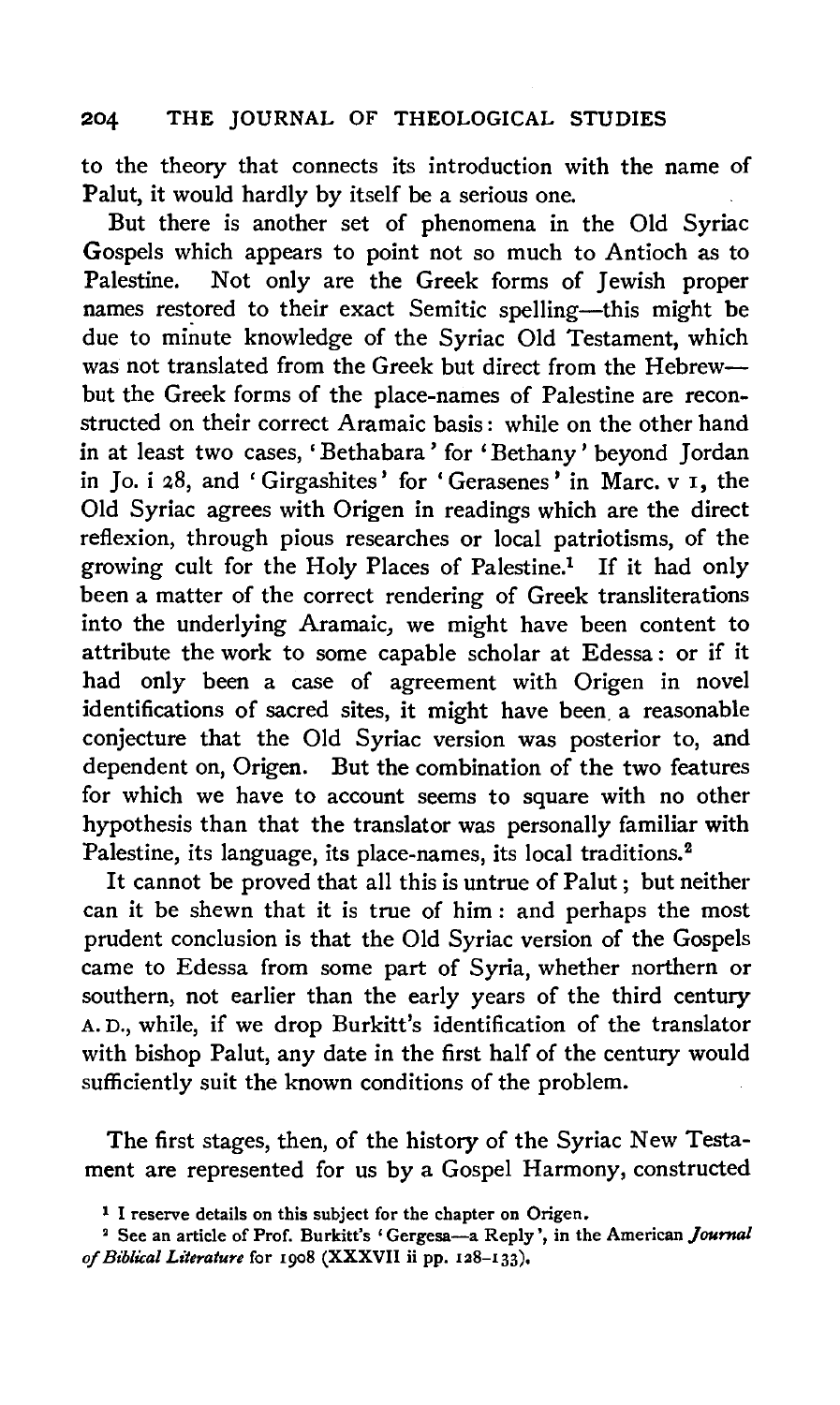### TEXTUAL CRITICISM OF THE NEW TESTAMENT 205

out of a Roman Greek MS of the Gospels in the third quarter of the second century, and by a subsequent edition of the separate Gospels, translated from a Syrian (Antiochene or Palestinian) text of the first half, perhaps even the first decade, of the third century. Of the Acts and Pauline Epistles, which together with the ' Gospel' made up the Canon of the *Teaching*  of *Addai*, we have before the Peshitta no continuous text: but Aphraates' rather numerous quotations from St Paul, and Ephraim's commentary on the Pauline Epistles (though, like his Gospel commentary, it is extant only in Armenian), justify the certain conclusion that the Syriac Church in the fourth century read St Paul, as it read the Gospels, in a text which is related to the Peshitta as the original to the revision. But in Syriac, just as in Latin, it is the Gospels only which have survived from the earliest translations.

In appending to this, as to previous chapters, some discussion of readings, I have selected two as illustrating opposite poles of value : one where the true text (or what I take to be such) of the Gospel has been, in part at least, preserved in no other authority than the Old Syriac : the other, where our two MSS of the Old Syriac give different readings and both of them wrong ones.

1. Matt. i 16 (24, 25).

Nothing in the newly-discovered MS excited as much interest, at the time of its publication, as its unique reading in Matt. i r6 'Joseph ... begat Jesus'. There were not wanting on the one side orthodox writers who pointed to it as a convincing illustration of the perils which lay in wait for those who strayed from the safe path of the traditional text, nor on the other critics who hailed the new text as a conclusive proof that primitive Christianity knew nothing of the Virgin Birth. As a matter of fact doctrinal considerations may be safely put aside. Prof. Burkitt has shewn that not only the narrative of the Nativity, Matt. i 18-25, but also the genealogy that precedes it are alike the composition of the Evangelist himself: and since the Virgin Birth is obviously of the essence of the narrative, it follows that the language of the genealogy-and therefore the phrase 'Joseph . . . begat Jesus', if it is genuine-must be interpreted in accordance with it. In other words, the descent of Christ from David through Joseph would be meant to establish a legal, rather than a natural, descent and heirship.1

t Every word of Pro£ Burkitt's exhaustive note, pp. 258-260, on the 'historical and dogmatic considerations' I could, with the exception of the second paragraph on p. 258, make my own.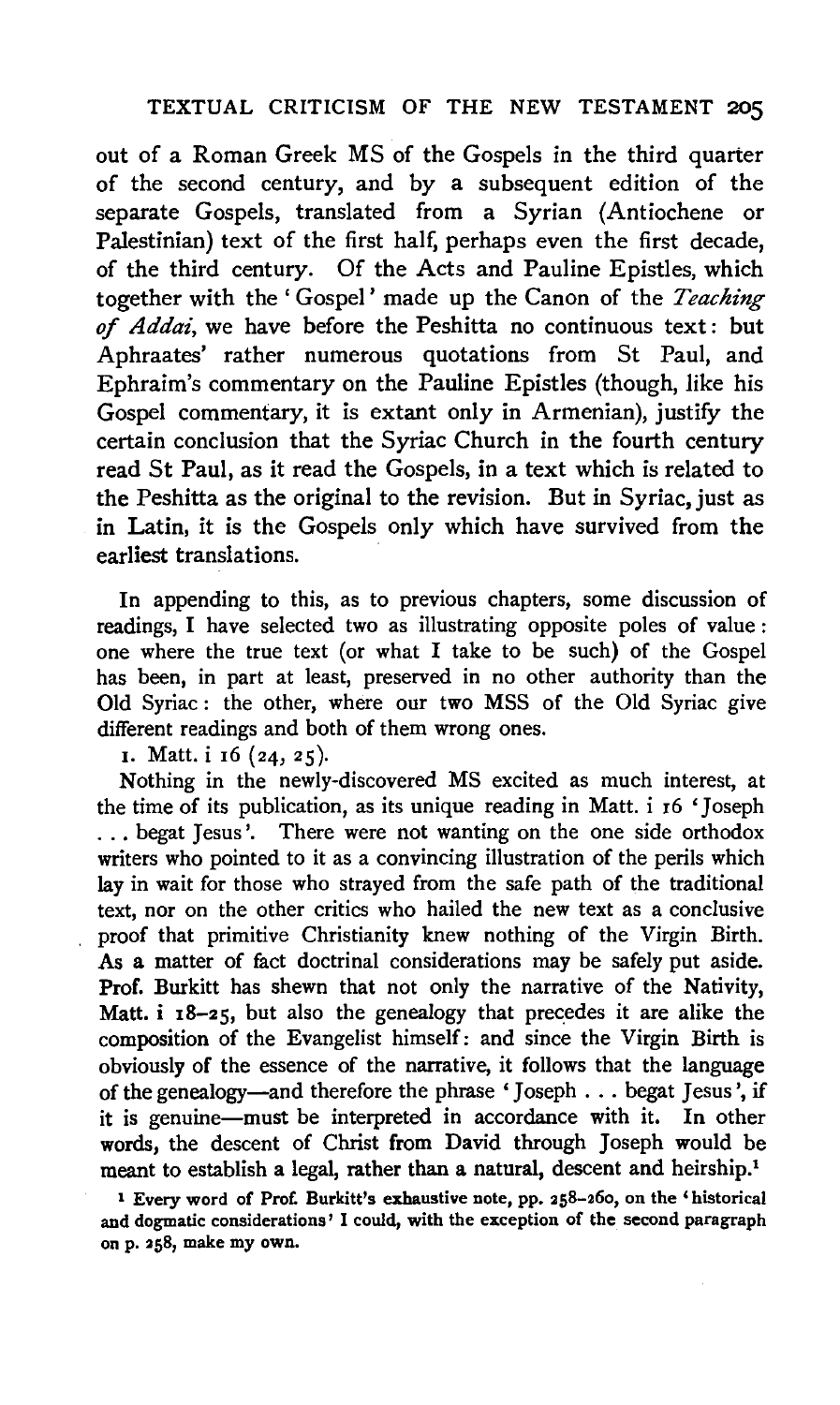Prof. Burkitt does not himself believe that the text of S in these words is the text of the Evangelist: but my own view is that an essential part of the true reading of the verse is preserved in S alone of all extant witnesses, and it will therefore be necessary to state the terms of the problem in some detail.

The text of Westcott and Hort in Matt.  $i$   $i$   $j$  $j$  $k$ ,  $i$   $j$  $j$  $k$ ,  $j$  $k$ ,  $k$  as follows :—'Iaκωβ δε εγέννησεν τον 'Iworg τον άνδρα Maρίας, εξ ης *EY£VvfJ8Tf 'l'Yfuovs* o A£yop.£vos *XptUTos* ••• *Ka2 7raplA.a(:J£V rqv yvvatKa*  $a\dot{v}$ του και ούκ έγίνωσκεν αύτὴν έως [ού] έτεκεν υίόν· και εκάλεσεν το όνομα *aντού 'Ιησούν.* 

Now in the first place, while it is quite certain that the Evangelist (I myself would add, his contemporaries as well) accepted absolutely the Virgin Birth, it is not at all unlikely that the simpler phraseology of the primitive age might seem to the more sensitive orthodoxy of later generations inadequate, at one point or another, to exclude misunderstanding. Indeed it is only necessary to enumerate the various readings in these verses, in order to make it quite clear that we have a *vera causa* in the meticulous desire of scribes to fence round the original narrative with explanations.

Thus in verse 24 S  $k$ -our best Old Syriac and best Old Latin MSread simply 'and he took his wife and she bare a son'. The preceding verses place the meaning of the Evangelist beyond doubt : but the .Curetonian Syriac MS hesitated at 'wife' and substituted 'Mary ', while  $\aleph B$  and the Diatessaron, followed by the mass of MSS, Greek and Latin, disliked the near juxtaposition of  $\pi a \rho \epsilon \lambda a \beta \epsilon \nu$  and  $\epsilon \tau \epsilon \kappa \epsilon \nu$ , and inserted between them the gloss ούκ εγίνωσκεν αύτην έως ού.

Only we must not assume that this desire to dot the i's and cross the t's of orthodoxy was more prevalent in one quarter than anotherin Rome and Alexandria more than in Carthage and Edessa. The same motives were operative everywhere : but they come to the surface at different points. The very authorities which left unmodified the  $\pi a$ ρέλαβεν ... και έτεκεν of verse 24, stumbled in verse 16 over the phrase *TOV av8pa Map{as,* for which the Old Syriac and Old Latin (in all its branches) with the Ferrar group, substitute something like  $\phi$  *μνηστευθείσα*  $\frac{2}{n}$ ν παρθένος Μαριάμ.

Nor is this quite all. Offence was further taken in some quarters at the apparent implications of the epithet in the phrase  $\delta \lambda \epsilon \gamma \delta \mu \epsilon \nu \sigma$ *Xριστός.* 'He that is called Messiah' might be a natural phrase in the mouth of Pilate (Matt. xxvii 17, 22) or of the Samaritan woman (Io. iv  $25$ )-just as to the man born blind He is 'He that is named Jesus' (Jo. ix 11)-but was barely tolerable to those for whom He ' was' Messiah : once the process of text-modification was at work, it became an easy matter to drop the suspect word, and the best Old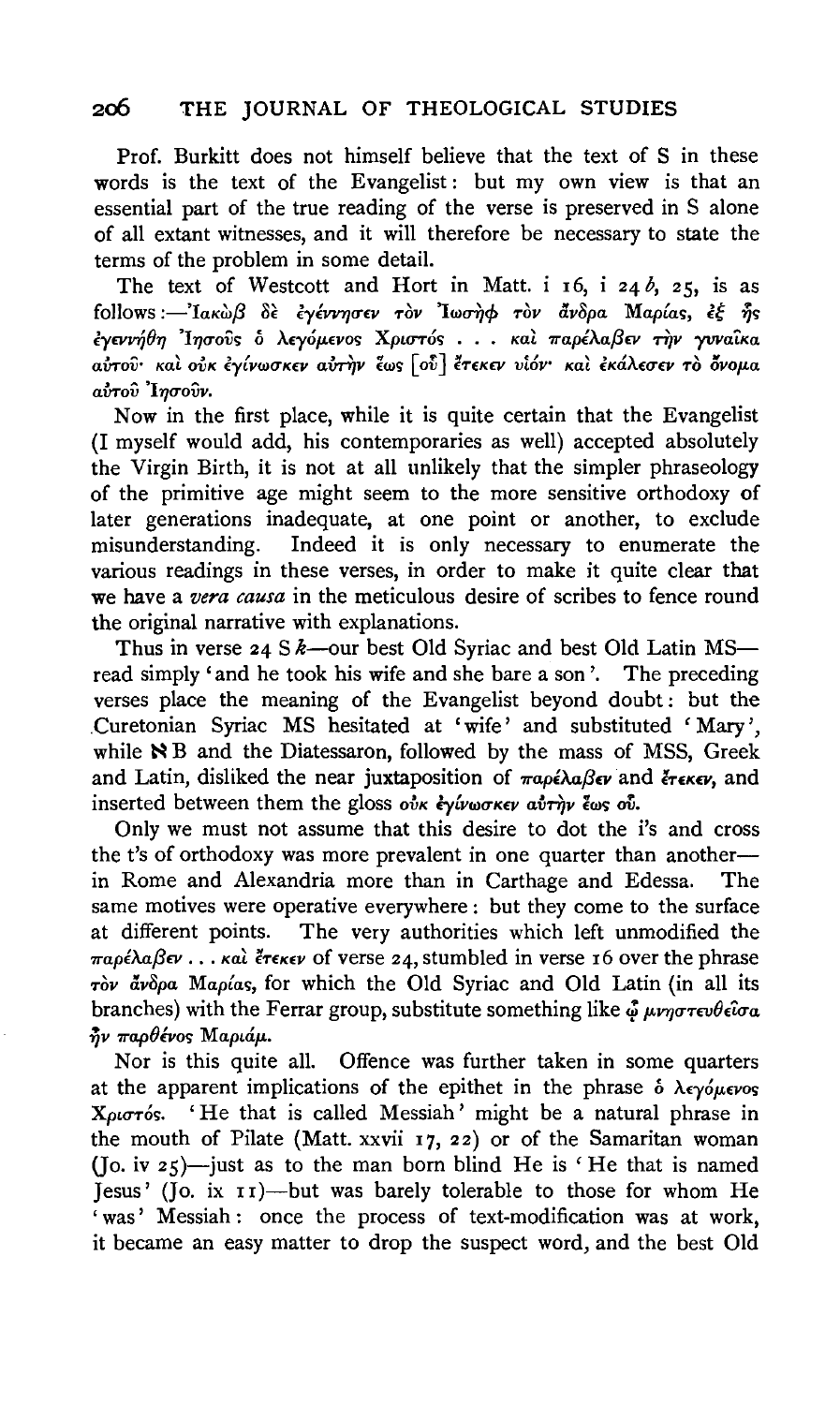Latin MSS, *k* and *d* (D is defective), with the Curetonian Syriac, represent a text from which λεγόμενος was omitted.

Now having by this time acquired a very strong and clear presumption that the dominating factor of the variations experienced and likely to be experienced in this passage is the desire to guard Christian teaching against all conceivable ambiguity of statement, let us approach the remaining problem of the text of verse 16 *b,* and see whether a similar difficulty may not again be solved by a similar explanation. The  $data$  are as follows :-

- ( ) *a* 'I *aKWfJ* ' *a* ~' ' ' ' 'I *'..I.* 0£ *£'f£VV'I}a'£V TOV Wa'TJ't'*  τον άνδρα Μαρίας, εξ ής  $\epsilon$ γεννήθη 'Ιησούς
- (b) 'Iaκωβ εγέννησεν τον 'Ιωσήφ, **ι**δ Iacob genuit Iosef cui  $\mu\nu\eta\sigma\tau\epsilon\nu\theta\epsilon\hat{\imath}\sigma\alpha\pi a\rho\theta\epsilon\hat{\imath}\nu$ os Μαριά $\mu$ desponsata uirgo Maria *£ytvVT}a'£V* 'I *T}a'OVV*  genuit Iesum.
- $(c)$  Jacob begat Joseph, him to whom Iacob genuit Ioseph, cui was betrothed Mary the Virgin, desponsata erat uirgo Maria she who bare Jesus. Maria autem genuit Iesum.
- ~ B, the mass of Greek MSS, the Peshitta, Tertullian
- The Ferrar group. *a* k(d)

Curetonian Syriac.  $b(c)$ 

( $d$ ) Jacob begat Joseph, Joseph to whom was betrothed Mary the Virgin begat Jesus. Sinai Syriac.

Here it will be noticed that the last three variations all combine against the first in giving an active verb in the second limb of the sentence, *εγέννησεν* 'Iησοῦν: and this agrees so much better than the passive construction,  $\partial y \in V$  ' $\partial \eta$ ' Inoves, with the whole form of the genealogy that it is difficult not to believe in its superior originality. But if that is so, and if we accept *τον άνδρα Μαρίαs*, as we have seen good reason for doing, we are really reduced to two alternatives only:-

- (1) 'Iaκώβ έγέννησεν τον 'Ιωσήφ τον άνδρα Μαρίας·  $M$ αρία δε [or ήτις] εγέννησεν 'Ιησούν τον λεγόμενον Χριστόν, and (2) 'Ιακώβ έγέννησεν τον 'Ιωσηφ τον άνδρα Μαρίας·
	- 'Iw~cp *8£ £ylvv7Ja'£V 'ITJa'OVv TOV A£Y6p.£Vov Xpta'T6v.*

The most conclusive test that we can apply in a case like this, where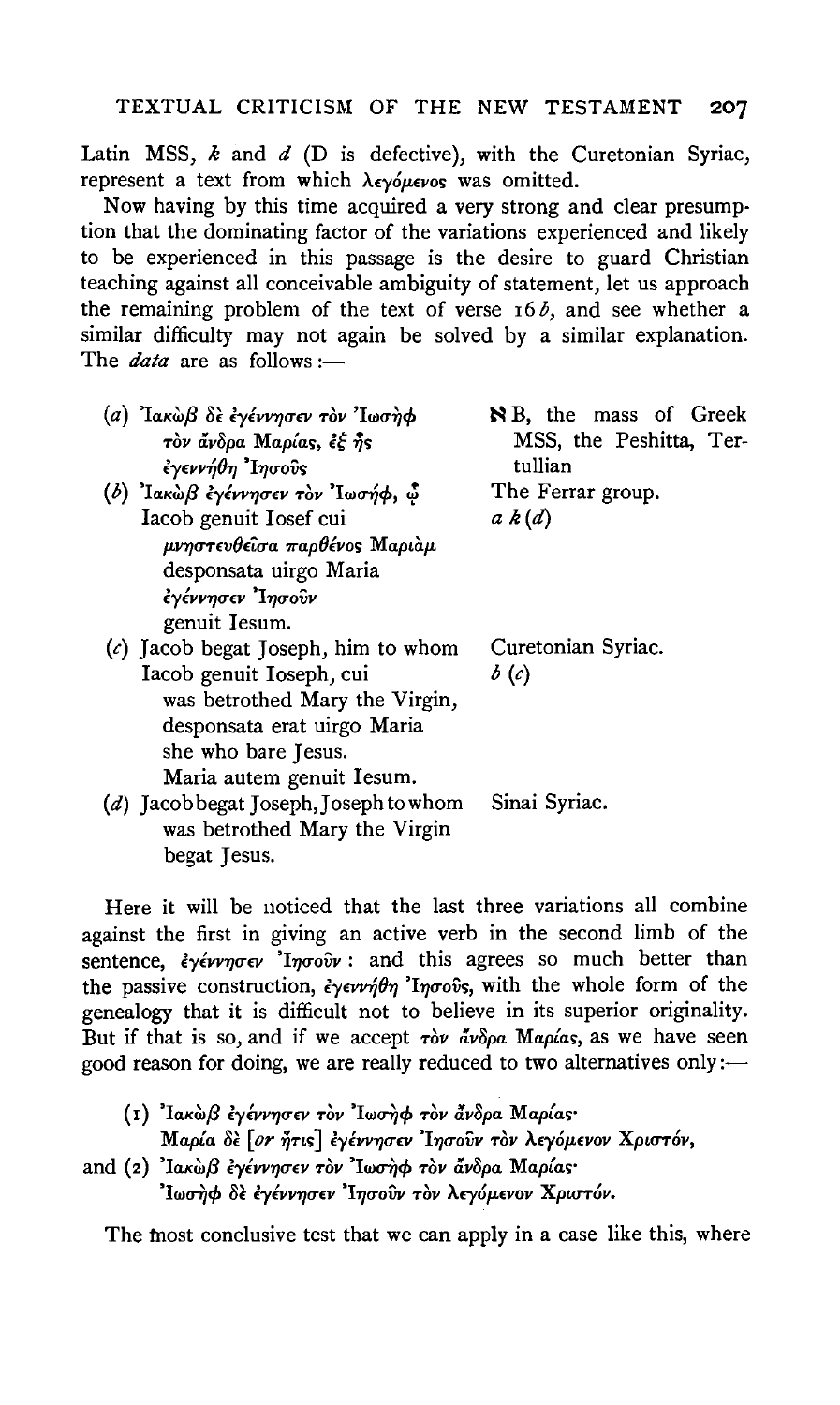the variations are complicated, is that the readings rejected should be satisfactorily explained as alterations or corruptions of the reading accepted as original. But if  $(r)$  was original, there was really no sufficient reason for the endless vagaries of the scribes. If on the other hand  $(2)$  was original, it is surely easy to see how general the desire would soon be-as soon at any rate as the Gospel began to be copied by those to whom the Jewish law of descent was unfamiliarto make a change at one point or another of the text. The first stumbling-block lay (as we have seen) in the words  $\tau \delta \nu$  dv $\delta \rho a$ : and a very early change, so early as to underlie both the earliest Syriac and the earliest Latin version, substituted for the marital term the more exact mention of betrothal and virginity. But obviously the most difficult statement of all, if literally interpreted, was the 'Iworn'd *€ylvvryu£V* : and the Sinai Syriac stands alone among extant witnesses in retaining it. Possibly the translator of the Old Syriac version, a Semite himself, was less ignorant of Jewish ideas of heirship than contemporary Greeks or Latins : anyhow in all other authorities the offending phrase is modified. 'Iωσήφ as the nominative to *εγέννησεν* disappears, and the construction is mended in one of two ways. Those who had already written 'to whom was betrothed Mary the Virgin' had only to make 'betrothed' a participle, and *Map{a* became without further difficulty the nominative to  $\partial y \partial \psi$  is the rest, who had accepted  $\tau$ ov  $\tilde{d}$ vo $\rho$ a Mapías, might no doubt have proceeded with  $\tilde{\eta}$ *rus*  $\epsilon$ γέννησεν, but when change was being made at all it probably seemed more natural to avoid using the same mood of *yevvaw* for father and mother, and so we arrive at the ordinary reading  $(NB)$  Tert., &c.)  $\epsilon \xi$  ής εγεννήθη 'Ιησούς δ λεγόμενος Χριστός.

If this reconstruction of the text and its history is correct, no one of our witnesses has preserved the original unaltered: the first part of the verse is correctly reproduced in  $\aleph B$  and the Greek MSS, the second part in the Sinai Syriac, while in the Old Latin both parts have undergone modification. Conversely, in verse 24 the Sinai Syriac and the African Latin  $(S \, k)$  are right against all the rest.

2. Luc. xiv 5 τίνος *ύμων vios ή βούς είς φρέαρ πεσείται, και ούκ εύθέως*  $d$ νασπάσει αύτον έν ήμέρα του σαββάτου;

vids  $\hat{\eta}$  *Bovs* is the reading of A B, most Greek MSS, the African and Italian families of the Old Latin *(efq),* the Sahidic, and St Cyril.

 $\delta v$ os  $\hat{\eta}$   $\beta$ ovs is the reading of  $\aleph$  L I 33, &c., the European Old Latin and the Vulgate, the Memphitic.

 $\pi \rho \delta \beta$ arov  $\dot{\eta}$   $\beta$ ovs is the reading of D, and can be dismissed at once as an assimilation to Matt. xii II Tis čoral *if bulov dvbpwnos* os etel *'11"p6{3aTov Ev, Kal ld.v lp.'ll"iCTTJ* Towo T"OL~ *uc:£{3{3auLv* £i~ *{36Bwov, o{Jxl* KpaT~U£L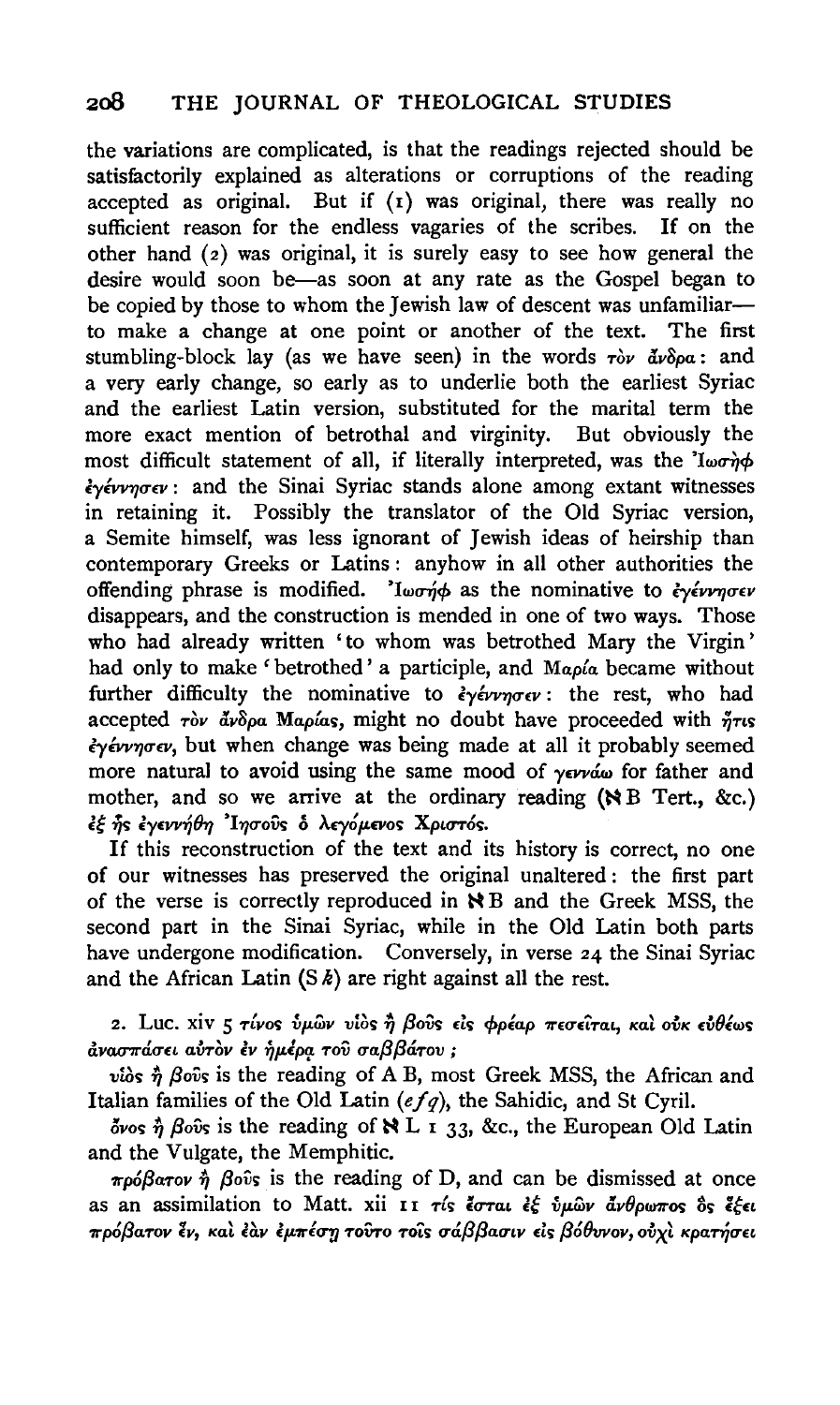*alrro Kal ly£pli;* But as it is fairly clear that vt6~ was more likely to be altered than  $\delta v$ os in this connexion, the reading which lies behind  $D$  is presumably not  $\delta v_{0}$  but vios, and the evidence of D really goes with the group first enumerated.

As between viós and övos the weight of external evidence inclines to the side of viós, even without the addition of  $D$ : the combination of B and the African Latin is not easily overborne. But the interest of the variation is that ' transcriptional' and 'intrinsic' probabilitiesto use Hort's convenient terms-speak when cross-questioned with so certain a voice, and prove to demonstration at least the priority of the reading viós to the reading ovos.

The argument from 'transcriptional' probability is very simple. If  $\delta$ vos was original, we cannot conceive any reason why scribes should have altered it into viós. If on the other hand viós was original, a reader might well be startled by the oddness of the collocation 'son or ox', and just as the scribe of D (or of its archetype) borrowed  $\pi \rho \delta \beta a \tau \sigma \nu$ from St Matthew, so other scribes would borrow oves from still nearer parallels, such as Luc. xiii 15 έκαστος *ύμων τω σαββάτω ού λύει τον βούν* aντού ή τον όνον από της φάτνης και απάγων ποτίζει; or Exod. xxi 33  $\epsilon$ άν δέ τις ανοίξη λάκκον ή λατομήση, και μη καλύψη αυτόν, και εμπέση εκεί  $\mu$ όσχος ή όνος κτλ.

Again, as between the two alternatives, 'intrinsic ' probability will also teach us that  $\delta v \circ \hat{\eta}$   $\beta o \hat{v} s$  is not likely in itself to have been the author's phrase. For the order 'ass or ox' is impossible: St Luke must have written  $\beta$ ovs  $\eta$  oves, in accordance with universal habit, with his own custom (xiii  $r_5$ ), and with a catena of passages in the Old Testament.<sup>1</sup>

But to prove that St Luke did not write  $\phi$ vos  $\dot{\eta}$   $\beta$ ovs is not quite the same thing, of course, as proving that he did write vios  $\hat{\eta}$   $\beta_0\hat{\nu}_s$ : and it may be asked whether, if the phrase vios  $\eta$   $\beta$ ovs is so strange that scribes would naturally alter it, is not that almost the same thing as saying that St Luke would not naturally have written it? And it is quite true that we have to face here a standing difficulty of the textual critic: 'transcriptional' and 'intrinsic' probability have a way of pointing, at first sight, in opposite directions. Yet we are on safer ground in saying what are the likely vagaries of scribes than in saying what are the possible vagaries of authors. The scribe's business is

<sup>1</sup> Among some twenty enumerations of  $\delta\nu\omega$  with other animals in O.T., there is only one instance of asses coming first, Is. xxx 6 kn' δνων και καμήλων. Μόσχοι are placed after όνοι once only (I Chron. xii 40 επί των καμήλων και των όνων και των  $η$ μιόνων καλ έπλ τῶν μόσχων), βόεs never: βόεs . . . δνοι Gen. xxxii 5, xxxiv 28, xlvii 17; Num. xxxi 30, 34; Tobit x 10 (N text: B omits); Is. xxxii 20. In the passage where 'ox and ass' is most familiar to ourselves, in the Tenth Commandment, the LXX of Exod.  $xx$  17 has  $\beta$ ovs . . .  $\hat{v}\pi$ o $\zeta\hat{v}\gamma$ tov.

VOL.XI. P